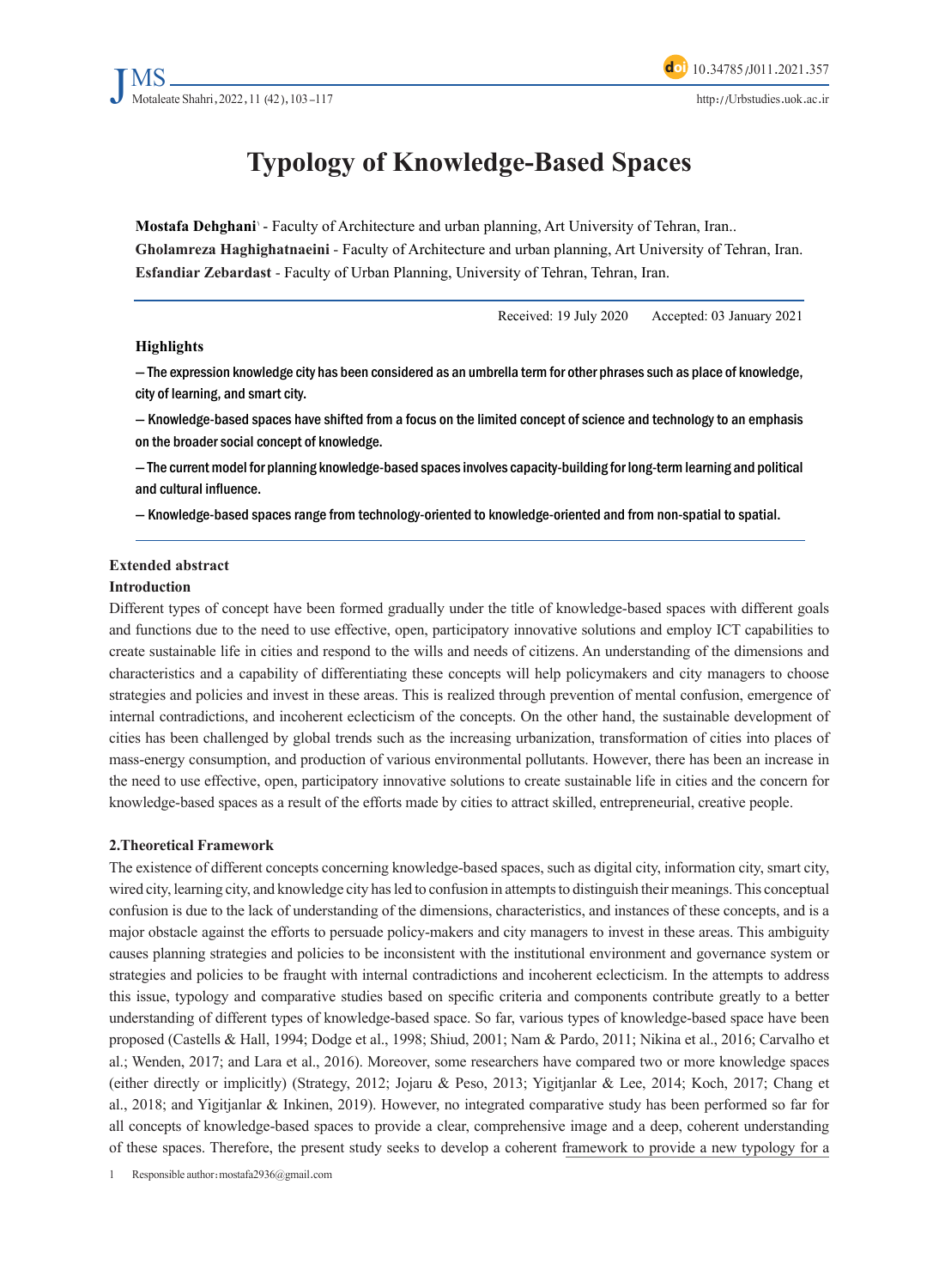better understanding of the types of knowledge-based space. Thus, the aspects and features of distinguishing concepts, trends, and paradigm shifts in knowledge-based spaces become apparent through identification and classification of the main sources pertaining to each space and examination of the definitions and the process of formation and conceptual evolution of each concept and feature and the dimensions and instances thereof.

#### **Methodology**

The present meta-combined systematic qualitative review is conducted to pursue a descriptive-exploratory purpose. In addition to creating a new theory, meta-composition can be used to develop conceptual models or expand understanding of existing knowledge, especially to discover similarities and differences concerning concepts and ideas about a phenomenon. It can involve seven steps, including examination of research questions, systematic review of texts, exploration and selection of appropriate texts, extraction of textual information, analysis and composition of qualitative findings, and quality control and presentation. In the present study, the seven stages proposed by Sandlowski and Barroso  $(2007)$  are considered.

#### **Results and Discussion**

This study comparatively examines the concepts of knowledge-based spaces based on the six components of development discourse, type of knowledge required for development, location, key stakeholders, management model, and historical period. Moreover, the typology of knowledge-based spaces is based on the two components of spatiality and type of knowledge required for development. Accordingly, four types of knowledge space are identified: 1- technology-based non-spatial, 2- technology-based spatial, 3- knowledge-based non-spatial, and 4- knowledge-based spatial. The research findings demonstrate that concepts such as smart city and knowledge city (due to semantic inclusion) have largely replaced concepts such as digital city and virtual city, and are currently used more widely in policy-making and planning knowledge-based spaces.

#### **Conclusion**

The expression knowledge city has been considered as an umbrella term for other phrases such as knowledge place, learning city, and smart city. Moreover, the findings of the present comparative study of knowledge-based spaces based on the above seven components indicate that that knowledge-based spaces have gone through paradigm changes over time, such as the transition from a focus on the limited concept of science and technology to an emphasis on the broader social concept of knowledge, the transition from the discourse of economic development to sustainable, integrated development in various economic, social, environmental, and institutional dimensions, the transition from citizens' passive role to their active participation in the creation, development, and management of knowledge-based spaces, the transition from government and centralized management of a limited number of stakeholders with specific guidelines and frameworks to based perspective involving tangible infrastructure networks to a software perspective based on intangible intellectual government of networks based on the interaction of a wide range of stakeholders, the transition from a hardware, capitalcapital and knowledge innovation systems, and the transition from management and planning models aimed at increasing livability standards and complexity management to citizen engagement grounding and capacity-building for long-term learning and political and cultural influence. These trends and paradigm shifts represent a kind of conceptual convergence among the features and components of knowledge-based spaces. In addition, the results demonstrate that the typology of knowledge-based spaces is based on the two components of location and type of knowledge required for development, given the significant roles of these components in the differentiation of various knowledge spaces,—calling for a deeper, more expressive understanding of these spaces.

#### **Keywords:**

Typology, Knowledge-based space, Knowledge-based urban development, Knowledge city, Meta-synthesis.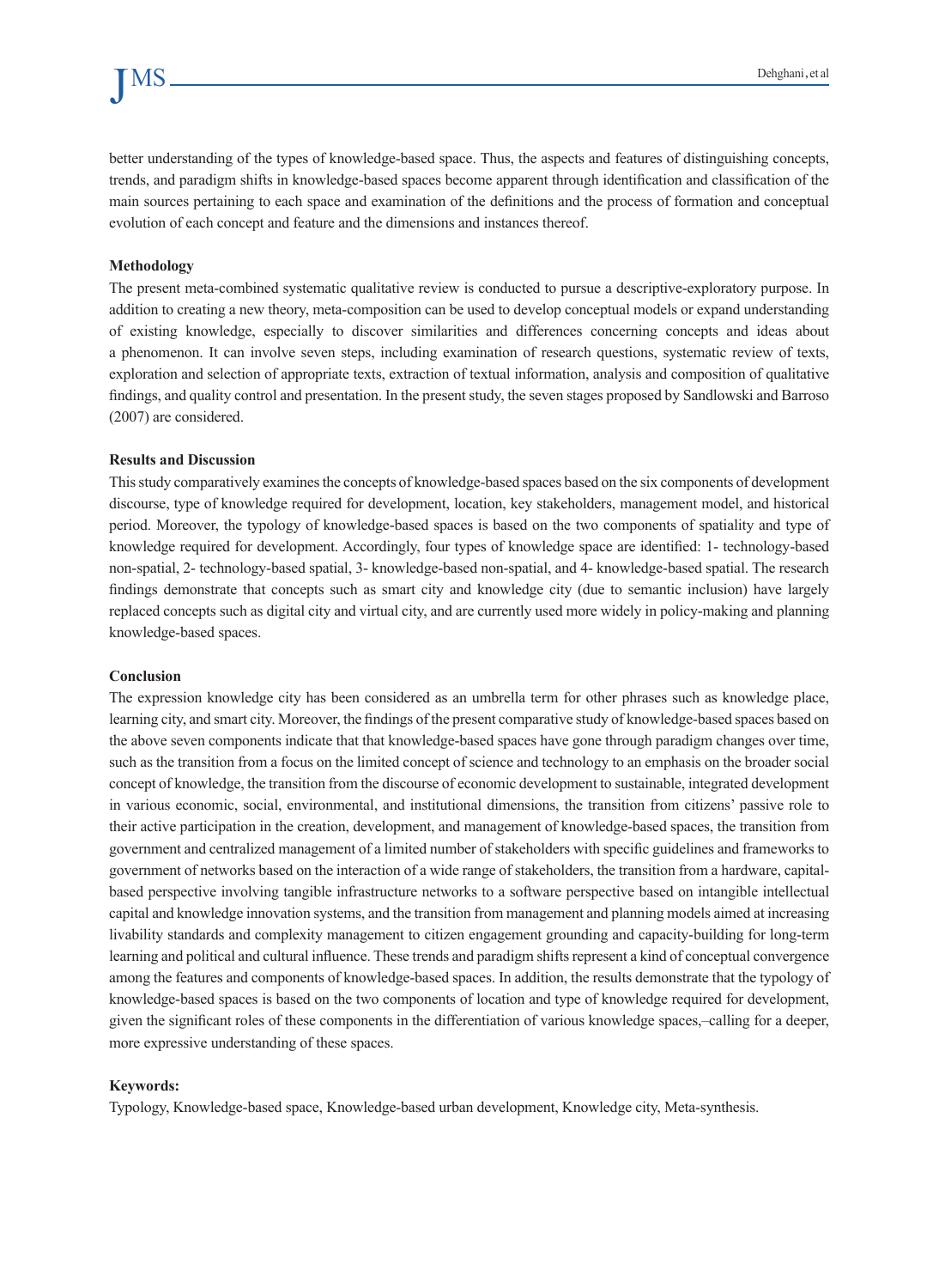Citation: Dehghani, M., Haghighatnaeini, GH., Zebardast, E., (2022) Typology of Knowledge-Based Spaces, Motaleate Shahri, 11(42), 103-117. doi: 10.34785/J011.2021.357/Jms.2022.117.

#### **Copyrights:**

VIS

Copyright for this article is retained by the author(s), with publication rights granted to Motaleate Shahri. This is an open-access article distributed under the terms of the Creative Commons Attribution License (http://creativecommons. org/licenses/ by/4.0), which permits unrestricted use, distribution, and reproduction in any medium, provided the original work is properly cited.

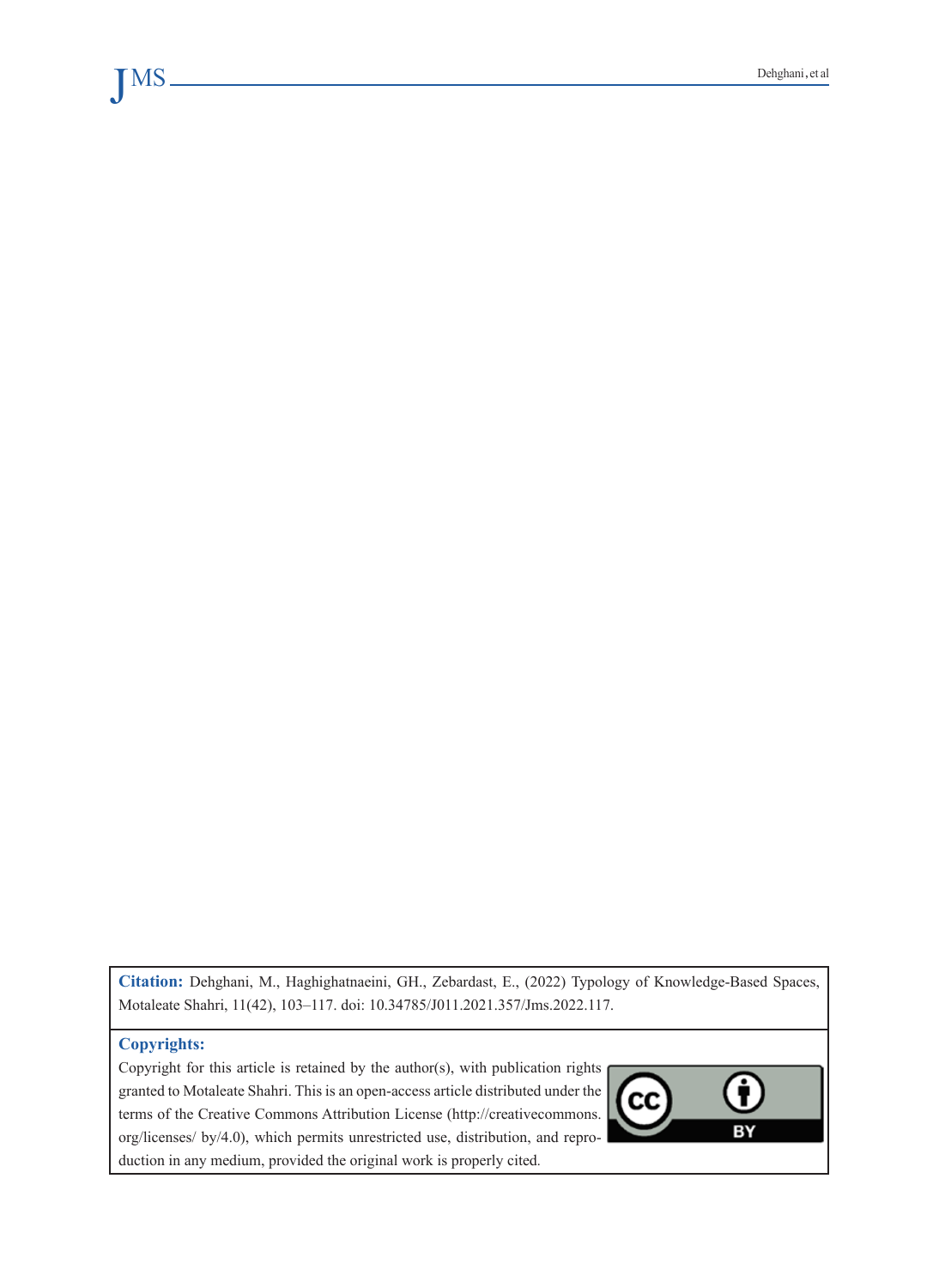**مقاله پژوهشی**



# **گونهشناسی فضاهای دانش بنیان**

1 - دکتری شهرسازی، دانشکده معماری و شهرسازی، دانشگاه هنر تهران، تهران، ایران. **مصطفی دهقانی غالمرضا حقیقت نائینی** - دانشیار شهرسازی، دانشکده معماری و شهرسازی، دانشگاه هنر تهران، تهران، ایران. **اسفندیار زبردست** - استاد شهرسازی، دانشکده شهرسازی، پردیس هنرهای زیبا، دانشگاه تهران، تهران، ایران.

تاریخ دریافت: 29 تیر 1399 تاریخ پذیرش: 14 دی 1399

#### **چکیده**

امروزه با توجه به ضرورت استفاده از راهحلهای نوآورانه مؤثر، باز و مشارکتی و بهرهبرداری از قابلیتهای ICT برای ایجاد زندگی پایدار در شهرها، به تدریج انواع مختلفی از مفاهیم با عنوان فضاهای دانش بنیان با اهداف و کارکردهای گونا گون شکل گرفته است. درک ابعاد، ویژگیها و تمایز این مفاهیم، موجب کمک به سیاست گذاران شهری در انتخاب راهبردها و سیاستها و سرمایهگذاری در این حوزهها از طریق جلوگیری از اغتشاش ذهنی و بروز تناقضهای درونی و التقاطهای نامنسجم این مفاهیم میشود. تا کنون گونهبندیهای مختلفی از فضاهای دانش بنیان ارائه شده ولی بررسی تطبیقی یکپارچهای برای تمامی مفاهیم فضاهای دانش بنیان که تصویری روشن و جامع و درکی عمیق و منسجم از این فضاها را ارائه نماید، انجام نشده است. در این راستا، پژوهش حاضر با رویکرد فراترکیب و در چارچوب مرور نظاممند کیفی و با هدفی توصیفی\_ا کتشافی، به بررسی تطبیقی مفاهیم فضاهای دانش بنیان بر اساس شش مؤلفه گفتمان توسعه، نوع دانش مورد نیاز برای توسعه، مکانمندی، کنشگران اصلی، الگوی مدیریت و دوره تاریخی پرداخته است. همچنین گونهشناسی فضاهای دانش بنیان، برای به دست دادن درکی بهتر، بر اساس دو مؤلفه مکانمندی و نوع دانش مورد نیاز برای توسعه صورت گرفته است که چهار گونه فضای دانش -1 مبتنی بر فناوری\_غیرمکانمند، ۲- مبتنی بر فناوری\_مکانمند، ۳- مبتنی بر دانش\_غیرمکانمند و ۴- مبتنی بر دانش\_مکانمند قابل شناسایی است. یافتههای پژوهش نشان می دهد که اکنون مفاهیمی چون شهر هوشمند و شهر دانش (بهدلیل شمول معنایی) تا حدود زیادی جایگزین مفاهیمی مانند شهر دیجیتال و شهر مجازی شدهاند. مفهوم شهر دانش نیز به عنوان چتری برای سایر مفاهیم همچون مکان دانش، شهر یادگیری و شهر هوشمند تلقی شده است.

فضاهای دانش بنیان با گذشت زمان با تغییرات پارادایمی مواجه بوده است. گذار از مفهوم فناورانه دانش به مفهوم وسیعتر دانش، مشارکت فعاالنه شهروندان در ایجاد، توسعه و مدیریت فضاهای دانش بنیان، حکمروایی شبکهای مبتنی بر تعامل طیف وسیعی از کنشگران، تأ کید بر سرمایههای فکری غیرملموس و ظرفیتسازی تعامل شهروندان برای یادگیری بلندمدت است.

**واژ گان کلیدی:** گونه شناسی، فضاهای دانش بنیان، توسعه شهری دانش بنیان، شهر دانش، فراترکیب.

#### **نکات برجسته**

- مفهوم شهر دانش بهعنوان چتری برای سایر مفاهیم همچون مکان دانش، شهر یادگیری و شهر هوشمند تلقی شده است.
	- فضاهای دانشبنیان از تمرکز بر مفهوم محدود علم و فناوری به تأ کید بر مفهوم وسیعتر اجتماعی دانش رسیدهاند.
- الگوی کنونی برنامهریزی فضاهای دانشبنیان ظرفیتسازی برای یادگیری بلند مدت و تأثیرگذاری سیاسی و فرهنگی است.
- فضاهای دانشبنیان در محدودهای از پیوستار مبتنی بر فناوری تا مبتنی بر دانش و نیز غیرمکانمند تا مکانمند قرار میگیرند.

<sup>1</sup> نویسنده مسئول مقاله:com.gmail@2936mostafa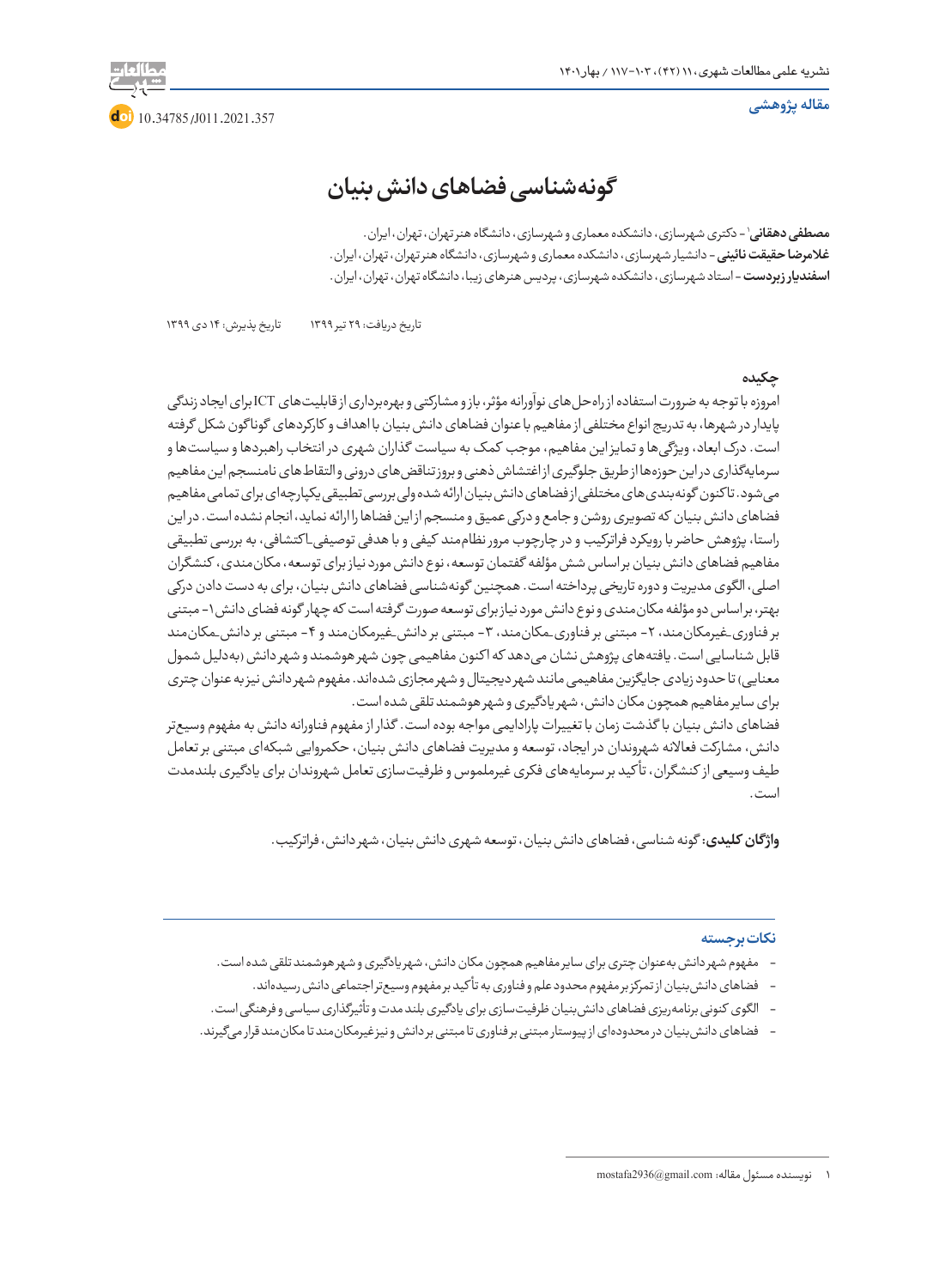#### **.1 مقدمه**

امـروزه روندهای جهانی مانند شهرنشینی فزاینده، تبدیل شهرها به مکان مصرف انـرژی انبوه و تولید انـواع آالیندههای محیطی، توسعه پایدار شهرها را با چالش مواجه کرده است. درحالیکه، با تالش شهرها برای جذب افراد ماهر، کارآفرین و خالق، ضرورت استفاده از راهحلهای نوآورانه مؤثر، باز و مشارکتی برای ایجاد زندگی پایدار در شهرها و توجه به «فضاهای دانش بنیان» افزایش یافته است. البته وجود مفاهیم مختلف فضاهای دانش بنیان مانند شهر دیجیتال، شهر اطالعاتی، شهر باهوش، شهر سیمی، شهر یادگیری، شهر دانش و غیره موجب سردرگمی در تمایز معانی آنها شده است (Schaffers et al., 2012: 3). این اغتشاش مفهومی، ناشی از عدم درک ابعاد، ویژگیها و مصادیق این مفاهیم است و یکی از موانع اصلی مجاب کردن سیاست گذاران و مدیران شهری برای سرمایهگذاری در این حوزههاست Neirotti et) (27 2014: .,al. این ابهام موجب میشود که راهبردها و سیاستهای برنامه ریـزی، متناسب با محیط نهادی و نظام حکمروایی نباشند و یا راهبردها و سیاستها، مملو از تناقضهای درونـی و التقاطهای نامنسجم باشند. در مواجهه با ایـن مسئله، گونهشناسی و بررسی تطبیقی مبتنی بر معیارها و مؤلفههای مشخص، کمک بسیاری به درک بهتر انواع فضاهای دانش بنیان مینماید. تا کنون گونهبندیهای مختلفی از فضاهای دانش بنیان ارائه شده است )از جمله and Castells Nam and pardo, :Shiode, 2001 :Dodge, et al., 1998 :Hall, 1994: 14 Lara et :Carvalho and van winden, 2017 :Nikita, et al., 2016 :2011 2016 .,al). همچنین برخی از مطالعات مانند استراتیجی، جوجاروی و پسو، ایگیتجانلار و لی، کُخ، چانگ و همکاران و ایگیتجانلار و اینکینن،  $\zeta$ بـه صــورت مستقیم یـا ضمنی بـه مقایسه دو یـا چند فضای دانـش پرداختهاند )Yigitcanlar; 2013 ,pesso and Juujärvi; 2012 ,Stratigea and Lee, 2014; Koch, 2017; Chang et al., 2018; Yigitcanlar and 2019 ,Inkinen).با این حال، تا کنون بررسی تطبیقی یکپارچهای برای تمامی مفاهیم فضاهای دانـش بنیان که تصویری روشـن و جامع و درکی عمیق و منسجم از این فضاها را ارائه نماید، انجام نشده است. در این راستا، پژوهش حاضر تالشی برای تدوین یک چارچوب منسجم برای ارائه یک گونهشناسی نوین برای درک بهتر انواع فضاهای دانش بنیان است. بهطوریکه با شناسایی و طبقهبندی منابع اصلی مرتبط با هریک از فضاهای دانش بنیان و بررسی تعاریف، فرایند شکلگیری و تحول مفهومی هر یک از مفاهیم و ویژگیها، ابعاد و مصادیق آنها، ابعاد و ویژگیهای متمایز کننده مفاهیم و روندها و تغییرات پارادایمی فضاهای دانش بنیان آشکار میشوند.

# **.2 چارچوب نظری** در ایـن بخش تعاریف، فرایند شکلگیری و تحول مفهومی ابعاد،

# **.2.1 فضاهای دانش بنیان**

#### **-شهر اطالعاتی**  $\sim$

در دهه 1980 و ،1990 نظریههای متعددی مانند نظریه کلبه الکترونیک تافلر (۱۹۸۱)، شهر از راه دور فتحی (۱۹۹۱)، شهر ناپیدای بتی (۱۹۹۰)، شهر اطالعاتی کاستلز )1989(، تکنو برب فیشمن )1987( ایتوپیای میشل )1999( در زمینه ارتباط فناوری اطالعات و ارتباطات )ICT )با شهر و شهرسازی مطرح گردید که میتوانند ذیل عنوان ِشهر اطالعاتی جا گیرند. این نظریهها با ظهور و فرا گیر شدن ICT، کموبیش با رویکردی پادآرمانشهری بر تغییرات فضایی گسترده در شهرها بهعنوان واحدهای فضایی متمرکز و بهنوعی مرگ فاصله تأ کید داشتهاند. البته در آن دوران برخی نیز مانند گراسمن معتقد بودند که انبوه فناوریهای دیجیتال، نمیتواند پاسخگوی ذرهای از نیازهای فضاهای عینی و کالبدی شهر باشد )1995 ,Grossman).

#### **-تکنوپل**

واژه فرانسوی «تکنوپل» (قطب فناوری) به وسیله کاستلز و هال، برای اشاره به پدیدههای مختلفی مانند پارکهای علوم، پارکهای پژوهش، پارکهای فناوری، تکنوپلیس، مرا کز نـوآوری و شهرهای علوم مطرح گردید (14 :Castells and Hall, 1994). پیشینه تکنوپل میتواند به تأسیس نخستین پارک دانش (پارک پژوهش استنفورد) در آمریکا و در دهه 1950 بازگردد. این حرکت با پیشرفت ICT در دهه 1980 تسریع شد (141 2005: ,Zhang(. تکنوپل مبتنی بر فرضیه مدل خطی و رابطه خطی بین پیشرفت فـنـاوری و رشـد اقتصادی اسـت. کاستلز و هال چهار نوع متمایز تکنوپل را شامل »مجموعههای صنعتی نـوآوری و فناوری پیشرفته»، «تکنوپلیس ّ»، «پارک علوم» و «شهرعلوم» میدانند  $(Castells and Hall, 1994:14)$ 

## **-مکانهای دانش**

مفهوم مکانهای دانش یا حوزههای دانش، بهعنوان یکی از مفاهیم فرا گیر برای همه مکانها و همجواریهای فضایی برنامهریزی شده بـرای انجام فعالیتهای دانشبنیان و نـوآورانـه مطرح شـده است؛ مانند پـارکهـای علم و فـنـاوری، مـرا کـز نـــوآوری، حـوزههـای اجتماع دانش، خوشه دانش، نواحی نواوری ّ و نواحی خلاق Carvalho and) (48 :2017, van winden, مکانهای دانـش بر ایـن فـرض استوارند که همجواری فعالیتهای دانشبنیان و نوآورانه، موجب استحکام زنجیره ارزش و تعامل دانشگران و نوآوران و تسهیل به اشترا کگذاری دانش و تجربه و همافزایی توانمندی برای توسعه خود و شهر میشود.

<sup>1</sup> با توجه به اینکه برخی از مفاهیم مانند شهر دیجیتال، شهر مجازی و شهر اطالعاتی جنبه مکانی ضعیفی دارند و فضا نیز مفهومی فراتر از مکان )مانند شهر، منطقه، خوشه و ...( دارد و مفاهیمی چون فضای دیجیتال، فضای مجازی و فضای سایبری را نیز دربردارد، از مفهوم فضاهای دانش- بنیان (Knowledge-based spaces) برای نامیدن تعداد زیادی از مفاهیم مذکور و دیگر مفاهیم مانند شهر هوشمند، مکان دانش، شهر دانش و ...استفاده شده است.

<sup>2</sup> Technopolis

<sup>3</sup> نواحی نوآوری )districts innovation )گونهای از مناطق نوآوری درون شهری با دسترسی باال برای افراد خالق و نوآور و بهرهبرداران نهایی است که با یکپارچه سازی کار، مسکن و تفریح و افزایش سرعت پروراندن و با آزمودن ایدهها و نوآوریها در چارچوب نوآوری باز و نوآوری اجتماعی صورت می¬گیرد.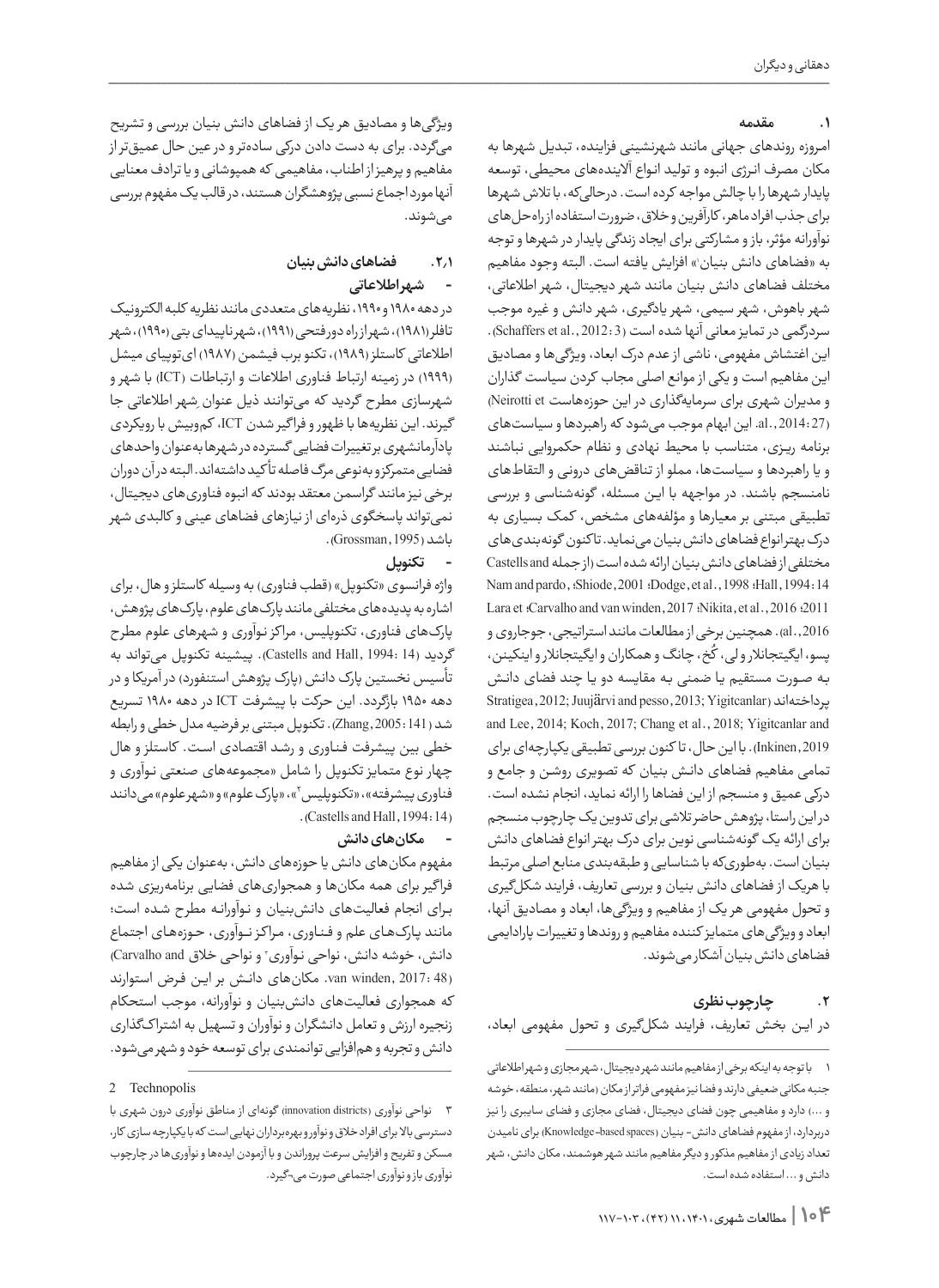مفهوم حوزه دانش را میتوان مترادف نواحی نـوآوری یا مرا کز دانش یا خلاقیت دانست (215 .219: Yigitcanlar and Inkinen, 2019) که نقش ً مهمی در جذب سرمایهها، دانشگران و گروههای خالق دارنـد. این حوزهها برخالف تکنوپلها که خار ج از شهر ایجاد میشدند، معموال در درون محدودههای شهری و نواحی با دسترسی مناسب و در کنار دیگر فعالیتهای موجود در بافت شهری مانند سکونت، خرید و تفریح ایجاد میشوند.

#### <sup>1</sup> **- آزمایشگاه زنده شهری**  $\sim$

آزمایشگاه زنده، محیط نوآوری (فیزیکی و مجازی) و راهی برای ایجاد راهحلهای نواورانه پایدار و مدیریت فناوریهای نواوری باز۲، فراگیر و مشارکتی است. این محیط، با تبدیل زمینه زندگی واقعی کاربر )یا مصرف کننده) به یک ازمایشگاه بزرگ نواوری اجتماعی ّ، او را در خلق نوآوری مشارکت میدهد. مفهوم آزمایشگاه زنده نخستین بار در آمریکا و به وسیله ویلیام میچل معرفی شد )1996 ,Mitchell )ولی بهصورت عملی در اروپا و در حدود سال ،2005 توسط اتحادیه اروپا برای آزمایش و تنظیم زندگی واقعی مورد استفاده قرار گرفت ,Wareham & Almirall (24 2008:(. فرایند آزمایشگاه زنده غیرخطی و چند مرحلهای است: مرحله نخست، انتخاب جامعه یا گـروه هدف و فهم همدالنه آنها از طریق مشاهده، مصاحبه و پیمایش نیازها، ترجیحات و انتظاراتشان است. مرحله دوم، شناسایی و ارزیابی فرصتهای نوآوری با استفاده از اطالعات مرحله قبل است. مرحله سوم، بالفعل کردن فرصتهای نــوآوری با مشارکت اعضای گـروه یا جامعه اسـت. مرحله چهارم نیز ارزیابی و تهیه بازخورد از تجربیات اعضای جامعه با استفاده از مشاهده و مصاحبه است )67 2008: ,Kareborn & Stahlbrost). آزمایشگاههای زنده شهری نیز از نظر ابعاد حکمروایی، حمایت و سرمایهگذاری بلند مدت و توجه به محیط فیزیکی شهر برای هدایت فعالیتهای نوآورانه و حضور و مشارکت شهروندان، با دیگر آزمایشگاههای زنـده تفاوت دارد (58 2019: .,al et Chronéer(. بهطوریکه کل شهر به مثابه یک آزمایشگاه است که در آن شهروندان و دیگر کنشگران بهعنوان تولید کننده مشترکنوآوری فعاالنه در فرایند طراحی، توسعه، اجرا، آزمون و ارزیابی نوآوری زیر نظر (یا در ارتباط کامل) مدیریت شهری مشارکت میکنند (2013: 2013, Juujärvi and pesso,

## **-شهر دیجیتال**

شهر دیجیتال )و مفاهیم مشابهی چون شهر سیمی تا بازسازی مجازی 4( مجموعهای از شبکهها و زیرساخت دیجیتال برای شهر فیزیکی شهر

Urban living lab (ULL)

2 رویکرد نوآوری باز )innovation open )توسط هنری چسبرو و همکاران مطرح شد که بر اساس آن شرکتها با به اشترا ک گذلشتن ایدهها و دانش سازمانی، ضمن استفاده از سرچشمههای بیرونی دانش و فناوری، فرصت بهره برداری از محصول دانش سازمانی خود برای دیگران (و رقبا) را نیز فراهم میسازند (Chesbrough,et al., 2006). 3 نوآوری اجتماعی )innovation social )در هدف، اثر و روش، مبتنی بر نیازها و خواست مردم است و پاسخهای کارآمدتر، مؤثرتر، منصفانهتر به این نیازها و خواستهها نیز توسط مردم و از طریق تعامالت و تبادل دانش صورت میگیرد. نوآوری اجتماعی هم ابزاری مناسب برای توانمندسازی کنشگران بویژه گروهای ضعیف و نادیده شده و هم برای ارائه راهحلهای مشارکتی جدید جهت افزایش کیفیت زندگی شهروندان و حل مشکلات اجتماعی است (2015, Mobin Dehkordi & Keshtkar Haranki).

Virtual reconstruction

است که جنبههای مختلف اجتماعی و اقتصادی زندگی شهر مثل تجارت، معامالت، امنیت، بهداشت، آمــوزش، کـار، تفریح و غیره را تسهیل مینمایند. به تعبیر ایشیدا مردم می ِ توانند در محیط مجازی شهر دیجیتال با یکدیگر تعامل و تبادل داشته باشند (Sorrentino and <sup>5</sup>AOL با 891 2013: ,Simonetta). شهر دیجیتال در دهه 1990 توسط ایجاد امکان مبادالت و گفت وگوهای تحت وب به وجود آمد. پس از آن شهرهای دیجیتال با اهداف و ابزارهای گونا گون مانند تسهیل ارائه خدمات عمومی، تسهیل روابـط تجاری، نظارت عمومی و حفاظت محیطی و ... ایجاد و توسعه یافتند (17 2014: ,Cocchia(.

#### **-شهر مجازی**

مفهوم شهر مجازی بـرای جنبههای گوناگون مانند مدلهای سه بعدی، شبیهسازی رشد شهری، پیشبینی آیندههای محتمل شهر و مدیریت بحران شهرها بهکاررفته است. نخستین نمونههای شهر مجازی در نیمه دوم دهـه 1990 و در سطوح مختلف شهر تا واحد همسایگی و برای کارکردهای مختلف طراحی گردید ,.Jain et al (9 .2013: مارتین دوج و همکاران، شهرهای مجازی را از نظر تاریخی به چهار گونه (نسل) تقسیمبندی میکنند: شهرهای مجازی فهرستی )تنها شامل برخی راهنماها و اطالعات و تبلیغات هستند(، شهرهای مجازی مسطح )از نقشههای مسطح شهرها و ساختمانها برای ارائه اطلاعات به کاربران استفاده میشود)، شهرهای مجازی سه بعدی (با استفاده از فناوریهای واقعیت مجازی فضای شهری ساخته میشود که به فضای واقعی نزدیک است) و شهر مجازی واقعی (فضای شهری به شکل نزدیک به واقعتری در محیط مجازی بازنمایی شده است( (1998:8 Dodge et al., 1998). در شهرهای مجازی، با شبیهسازی محیط واقعی شهری از طریق تلفیق فناوری واقعیت مجازی (VR (و دادههای مکانی مبتنی بر GIS، شهروندان تصور میکنند که در آن میتوانند آزادانه از هر نقطه به نقطه دیگر حرکت کنند و با دیگران تعامل داشته باشند و تغییراتی در فضا ایجاد کنند.

#### **-شهر هوشمند**

ً بر در تعاریف بسیار متنوعی که از شهر هوشمند ارائه شده است، عموما لزوم استفاده از ظرفیتهای ICT برای ایجاد زیرساخت هوشمند تأ کید شده است. از جمله تأسیسات و تجهیزات شهری و ساختمانهای مجهز به فناوری هوشمند )شامل حسگرها، سیستم های محاسبات ابری و ...)، حمل و نقل یا جابه جایی هوشمند (شبکههای حمل و نقل پیشرفته همراه با سیستم نظارت و کنترل در زمان واقعی)، محیط هوشمند )نـوآوری و بهرهگیری از فاوا برای حفاظت و مدیریت منابع طبیعی، سیستم مدیریت پسماند، کنترل انتشار آلایندهها)، خدمات هوشمند )استفاده از فاوا برای سالمت، آموزش، گردشگری، ایمنی و پایش)، حکمروایی هوشمند (زمینهسازی مشارکت هوشمند)، مردم هوشمند (افزایش خلاقیت و نواوریِ بازِ مردم)، زندگی هوشمند (نواوری برای افزایش کیفیت زندگی و سرزندگی) و اقتصاد هوشمند (فناوری و نوآوری برای توسعه کسب و کار و اشتغال) ;Giffinger et al., 2007 Anthopoulos et al., 2016; Naphade et al., 2011; Chourabi et al., Neirotti et al., 2014).2012:4;

<sup>5</sup> American olline cities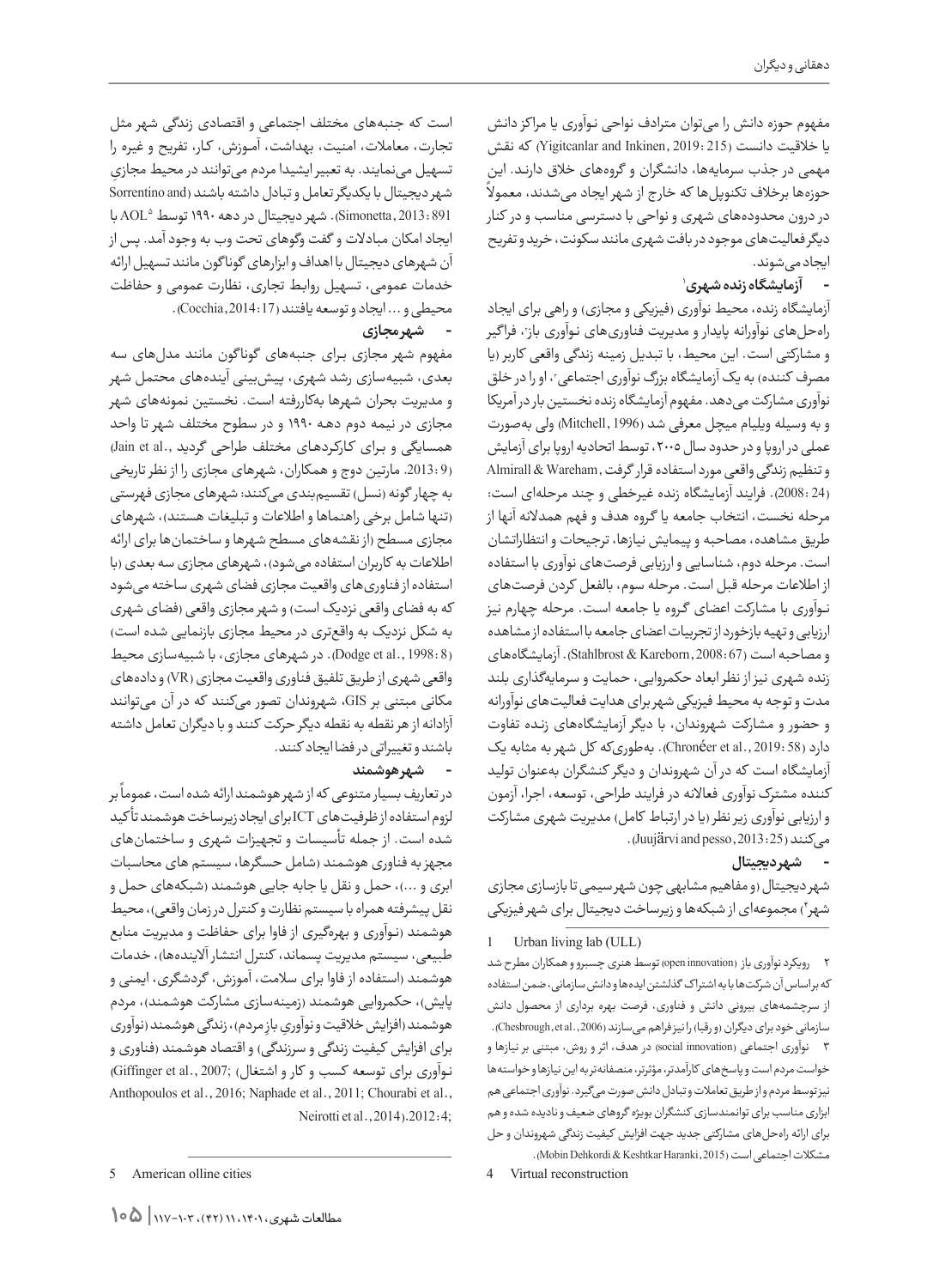## **شهر همهجا حاضر**

1 یا شهر در دسترس )شهر- U )برای همگرا کردنICT**-**شهر همهجا حاضر با فضای شهری از طریق تجهیز شهروندان، ساختمانها، زیرساختها، فضای باز و مانند آن به رایانش مطرح شده است. هدف شهر همهجا حاضر ایجاد محیطی است که در آن شهروند از طریق فناوریهای پیشرفته بتواند هر خدمتی را که میخواهد، در هر کجا باشد و در هر زمانی و با هر نوع دستگاهی دریافت نماید. شهر همهجا حاضر از طریق فناوری اینترنت اشیاء )IOT )و حسگرهای ملموس و ناملموسی که در همه عناصر شهری نصب شده است، امکان برقراری ارتباط بین فرد با فرد، فرد با شیء و شیء با شیء را فراهم میسازد. بنابراین، کارایی مدیریت و برنامه ریـزی شهری با در اختیار داشتن دادههــای زمان واقعی و نظارت بر آنها افزایش مییابد (11 2009: ,Lee(. این رویکرد در سنگاپور، سونگدو (کره جنوبی)، منهتن و کنتاکی آمریکا (۲۰۱۰)، مصدر سیتی ابوظبی )2008( و اوزا کـای ژاپن )2008( در پی طراحی و برنامهریزی دقیق فضاهای شهری جدید مبتنی بر ICT دنبال شده است (19 2014: ,Cocchia(.

# **-شهر باهوش**

مرد.<br>شهر باهوش عموماً بر توانایی یک محدوده جغرافیایی (مانند شهر، منطقه و محله) در حمایت از یادگیری، توسعه فناوری و فرایندهای نـوآوری، پژوهش و به اشترا کگذاری دانش تأ کید دارد. مفهوم شهر باهوش٬ به وسیله کومنینوس بهعنوان محیط یا زیستبوم نواوری و ارائه راهحلهای مشارکتی برای مشکالت شهری و تغییر شیوه زندگی شهروندان با استفاده گسترده از ظرفیتهای ICT در کنار زیرساخت های فیزیکی، توسعه یافت. تعاریف مختلفی برای شهر باهوش ارائه شده است که در پیوستاری از شهر سایبری یا شهر دیجیتال با تأ کید بر زیرساختهای ICT تا محیط مناسب نـوآوری و یادگیری مبتنی بر سرمایه انسانی و اجتماعی جا میگیرند. از نظر کومنینوس، ساختار شهر باهوش مبتنی بر تعامل یکپارچه سه الیه فیزیکی )مردم، محیط فعالیت و زیرساخت های کالبدی)، نهادی (محیط نهادی، نظام نـوآوری، سرمایه اجتماعی، روابط همکاری و جریان مـداوم دانـش) و دیجیتال )زیرساختهای ICT شامل شبکههای پهنباند اینترنت، اپلیکیشنها، دادههای زمان واقعی و کنترل خودکار) و همچنین چهار عملکرد دانش )شامل افزایش هوشمندی، یادگیری فناوری، نوآوری و انتشار اطلاعات) است ( Komninos, 2009: 27).

#### <sup>3</sup> **- منطقه یادگیرنده و شهر یادگیرنده**

منطقه یادگیرنده مفهومی بر پایه دیـدگـاههـای نظری گستردهتر در سیستمهای ملی نـوآوری و علوم منطقهای جدید و اقتصاد یادگیری است )300 2002: .,al et MacKinnon )که در آن دانش، به ویژه دانش ضمنی و با محتوای اجتماعی و انسانی، تبدیل به مهمترین منبع راهبردی و فرایندی میشود (151 2007: ,Morgan(. فلوریدا منطقه یادگیرنده را مکانهای تجمع دانـش و ایدهها و محیطی که جریان دانش، ایدهها و یادگیری را تسهیل میکند، میداند 1995: ,Florida( (.528 مفهوم شهر یادگیرنده نیز در دهه 1990 و در ادامـه بحثهای

یونسکو در زمینه جامعه یادگیری در دهه 1970 مطرح گردید ,Elfert( (9 .2015: ا گر چه در بیشتر تعاریف از شهر یادگیرنده بر مفهوم جغرافیایی شهر تأ کید شده است، برخی مانند دوک، شهر یادگیری را بیشتر یک ایده می دانند تا توصیفی از مکان های واقعی. مفهوم شهر یادگیرنده در مجموع، به تعهد و مسئولیت همه کنشگران شهری برای آموزش همه نوع دانش (عینی\_ذهنی و صریح\_ضمنی) در همه جا (خانواده، مدارس، مرا کز آموزشی، سازمان های عمومی و خصوصی و ...(، همه وقت، برای همه کس )تمامی گروههای سنی، جنسی، قومی و ...( و بهطور مداوم اشاره دارد )2010 ,Duke). از این طریق، فرصت یادگیری مادامالعمر برای شهروندان به منظور ارتقای کیفیت زندگی روزمره و توسعه پایدار شهری فراهم میگردد (Longworth,2006:21; Faris,2005: 18).

# **-شهر دانش**

در حال حاضر مفهوم پویاتر و پایدارتر توسعه شهری دانش بنیان أو شهر دانش<sup>ه</sup> جایگزین مفاهیم کم و بیش مشابه پیشین همچون منطقه دانش، کریدور دانش، بندر دانش، دهکده دانش و خوشه دانش شده است )13 2008: .,al et Yigitcanlar). برخی شهر دانش را فرایندی از توسعه شهری برای حفظ و بهبود انسان در بلند مدت و برخی دیگر آن را محصول توسعه شهری دانشبنیان میدانند که به صورت فیزیکی و بنیادین، ویژگیهای جامعه دانش و اقتصاد دانش را ترکیب میکند تا یکی از الگوهای مطلوب برای آینده شهر را پیشنهاد دهد. چنانکه به تعبیر ایگیتجانالر و بولو، توسعه شهری دانشبنیان، فرم، رهیافت و پارادایم جدیدی برای توسعه در دورهی دانش است که هدف نهایی آن ایجاد شهر دانش است (98: Yigitcanlar and Bulu, 2015). شهر دانش در برگیرنده همه انواع دانش است و هر تالش برای محدود کردن به نوع خاصی از دانش از جمله فناوری، مفهوم شهر دانش را فرو میکاهد. از نظر دویر، دانش و ایدهها در شهر دانش از طریق گفت وگو در مکانهایی غیررسمی مانند مدرسه، بورس، کافه، تاالر شهر، کتابخانه، موزه و خانه منتشر میشوند )246 2006: ,Dvir(. بدین ترتیب، ویژگیهای مفهومی اصلی شهر دانـش را مـیتـوان شامل محیط مرئی و نامرئی جـذاب، حضور دانشگران بهویژه طبقه خـاق، سـازوکـاری بـرای خلق دانش، بهاشترا کگذاری و بهرهبرداری و محیطی فرهنگی که دانش در آن ارزش است، دانست.

#### **.2.2 مطالعات تطبیقی فضاهای دانش بنیان**

در این بخش به بررسی مطالعات تطبیقی مختلف در زمینه فضاهای دانش بنیان و تأ کید آنها بر تغییرات پارادایمی شامل گذار از تکنوپل به مکانهای دانش و همچنین گذار از شهر دیجیتال و شهر مجازی به شهر هوشمند و شهر دانش پرداخته میشود. چنانکه امروزه با افزایش انتقادها نسبت به تکنوپلها از جمله توجه بیش ازحد به نقش فناوری و اقتصاد و بیتوجهی به ابعاد نهادی، سیاسی، اجتماعی و فرهنگی و چگونگی تأثیر بر جامعه محلی به ویژه گروههای محروم و همچنین در نظر نگرفتن پویایی و تغییر نقش در طول زمان، مکانهای دانش یا حوزههای دانش، جایگزین تکنوپل و انواع آن شده است. مفاهیم اخیر طیف وسیعتری از کنشگران و گـروههـای مختلف اجتماعی و

<sup>1</sup> Ubiquitous city

<sup>2</sup> intelligent city  $(IC)$ 

<sup>3</sup> Learning city

<sup>4</sup> Knowledge-Based urban development (KBUD)

<sup>5</sup> Knowledge city (KC)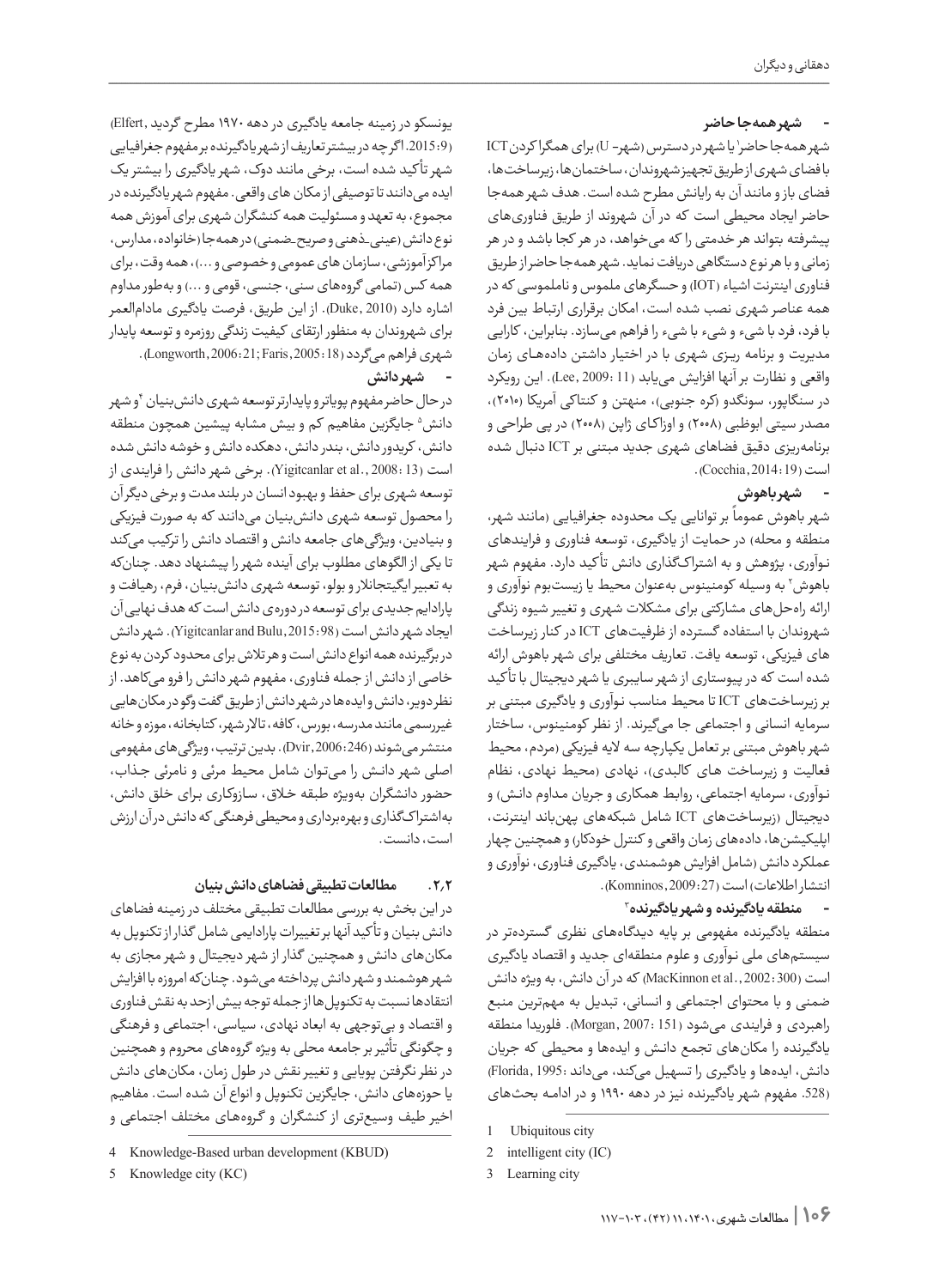دانش تجربی و فرهنگ و هنر (و نه صرفاً علم و فناوری) را در برمیگیرند ِ (119 2016: .,al et yigitcanlar(. کارایانیس و کمپل برای تبیین و تجویز گذار از جریان دانش خطی به سوی گونههای تعاملی نـوآوری، تغییر از مدل مارپیچِ سهگانه اتزکوییتز و لیدسدورف یعنی روابط دانشگاه\_ صنعت \_ دولت به مدل مارپیچ پنجگانه که جامعه مدنی و رسانهها و فرهنگ عمومی و پـایـداری و حساسیت به محیط زیست را نیز در برمیگیرد، مطرح میکنند (Nikita, et al ., 2019). همچنین کوک، گذار از تکنوپل به نظام نوآوری منطقهای را گذار از «راهبرد زیرساخت» (که ر<br>عموماً به سرمایهگذاری متمرکز وابسته است) به «راهبرد کارآفرینانه» (که بر حمایت از شبکههای مشارکتی و تعاملی عناصر چندگانه زیستبوم کارآفرینی تأ کید دارد( میداند (25 2001: ,Cooke(. کاسگریو و همکاران نواحی نوآوری را نیز متفاوت از آزمایشگاههای زنده شهری میدانند. از ر سی گروری و در آزاد و مورد شده و با سیستم کرد می<br>نظر ایشان، آزمایشگاههای زنده شهری معمولاً از پیش طراحی شده و ساختار و اهداف مشخصی دارند و بر نتایج، راهحلها و محصوالت ر<br>نمرکز دارند. در حالی که نواحی نوآوری عمدتاً ساختار تکوینی دارند و بازار محور هستند. با این حال هر دو میتوانند نقش مکملی داشته باشند. بهطوریکه نواحی نـوآوری میتوانند نقش مهمی در تجاری سـازی محصوالت ایجاد شده در آزمایشگاههای زنـده شهری داشته  $\cdot$  (Cosgrave et al., 2013: 674).

از سویی، امروزه شهر هوشمند مفهومی جامع و دربرگیرنده مفاهیمی چون شهر بیسیم، شهر پهنباند، شهر مجازی و جوامع دیجیتال تلقی میگردد. چنانکه آن را محصولی از ترکیب شهر دیجیتال با اینترنت اشیاء میدانند (1029 : Su et al., 2011) که دربرگیرنده و تکامل یافته دو رویکرد شهر دیجیتال و شهر همهجا حاضر است. کوچیا با تحلیل محتوای مقاالت علمی در زمینه شهر دیجیتال و شهر هوشمند در یک بازه 20 ساله )2012-1993( نشان میدهد که امروزه شهر دیجیتال با توجه به تأ کید آن بر نقش ICT در ارائه خدمات به شهروندان، جزئی از مفهوم کلانتر شهر هوشمند تلقی میشود (Cocchia, 2014: 20. نام و پاردو نیز، شهر هوشمند را مفهومی جامع شامل سه مؤلفه اصلی فناوری، نهادی و انسانی میدانند. بهطوریکه مفاهیمی مانند شهر دیجیتال، شهر اطالعاتی، شهر بـاهـوش، شهر همهجا حاضر و شهر سیمی را در ارتباط با مؤلفه فناوری و مفاهیمی مانند شهر خالق، شهر یادگیری و شهر دانش را در ارتباط با مؤلفه انسانی میدانند and Nam( (287 2011: ,pardo. بر پایه این مطالعه، الرا و همکاران، رویکردهای شهر هوشمند را بر اساس دامنه کاربردشان در چهار دسته زیرساختهای فیزیکی و ICT( شـامـل شهر همهجا حـاضـر، شهر دیـجـیـتـال، شهر اطلاعاتی، شهر باهوش، شهر اینترنتی و شهر سیمی)، اقتصاد خلاق و جامعه دانش ٰ (شامل شهر خلاق، شهر دانش و شهر نواور)، پایداری محیطی )شامل شهر پایدار، ا کوسیتی، شهر سبز، شهر کربن صفر و شهر سالم) و زیرساخت های انسانی، اجتماعی و حکمروایی (شامل شهر هوشمند انسانی، شهر انسان و شهر یادگیری) تقسیمبندی نمودهاند (3 2016: .,al et Lara(. البته بهزعم برخی مانند ایشیدا، شهر هوشمند بهعنوان فضایی واقعی و نه مجازی با شهر دیجیتال متفاوت است ولی نمیتواند جایگزین آن شود. از نظر وی، شهر هوشمند از طریق تأ کید

بر توانایی و توسعه مکان برپایه ظرفیتهای نوآورانه ICT و نگاه به شهر به عنوان مکان بروز و بازار بزرگ محصوالت با فناوری پیشرفته از مفاهیم پیش از آن متمایز میگردد (2 2017: ,Ishida(. فناوری محور بودن بیش از حد شهر هوشمند، انتقادهای بسیاری در خصوص لزوم توجه به تنوع زیاد شهروندان و دیدگاهها، خواستهها و نیازهای متفاوت آنها را در پی داشته است (309:301, .Söderström et al.). چنان که به تعبیر ریچارد سنت، ا گر برخی از پروژههایی که در شهرها اجرا میشود، بهمعنی هوشمندسازی باشد، شاید حفظ درجـهای از حماقت برای شهرها الزامی باشد (3 2016: .,al et Lara(. همچنین از نظر کارا گلیو و سمبر<br>همکاران، شهرزمانی واقعاً هوشمند میشود که به نیازهای شهروندان ورای ابعاد ICT پاسخ دهد و سرمایهگذاری در سرمایه اجتماعی، سرمایه انسانی، زیرساختهای فیزیکی و زیرساختهای ICT برای مشارکت شهروندان منجر به ارتقای کیفیت زندگی ایشان و پایداری در ابعاد مختلف اقتصادی، محیط زیستی، اجتماعی و نهادی شود Caragliu( (70 2011: .,al et. از نظر هلندز نیز، افـزایـش صـرف زیرساختهای ً نمیتواند توسعه اجتماعی و فرهنگی را به دنبال داشته ICT لزوما باشد؛ بلکه این امر مستلزم ارتقای محیط نهادی و نظام نوآوری است (316 2008: ,Hollands(. از سویی، در انتقاد به دستورالعمل فناورانه ً شهر همهجاحاضر که از نظر فناوری، پیشرفتهتر از شهر هوشمند است، راجرز این سئوال را مطرح میکند که »حتی ا گر این چشمانداز کامال تحقق یابد، آیا این جایی است که ما میخواهیم در آن زندگی کنیم؟« (407 Rogers, 2006: بدین ترتیب، در مطالعات اخیر ,UN Habitat 2015, 23; Ylipulli, 2015: 89; Shin, 2009: 519; Yigitcanlar and Lee, (103 2014: بر لزوم مشارکت شهروندان و توجه به تمایالت، ارزشها، عالیق و نیازهای موجود و بالقوه ایشان در ایجاد شهر هوشمند و حرکت بهسوی رویکردهای یکپارچهتر، پایدارتر، اجتماعیتر و دموکراتتر تأ کید میگردد. از سویی دیگر، در مطالعات اخیر، شهر باهوش تأ کید بیشتری بر هوش جمعی و مشارکتی، شبکه روابط مشارکتی کنشگران و زیست بوم نــوآوری در یک فضای جغرافیای معین دارد 2012: ,Stratigea( (.379 شهر دانش نیز مفهومی جامعتر و فرا گیرتر از شهر هوشمند تلقی شده است. چنانکه از نظر چانگ و همکاران، اجـرای شهر هوشمند برای تبدیل شدن به آن به یک شهر پایدار کافی نیست و راهبرد توسعه شهری دانـش بنیان باید بهعنوان یک رویـکـرد جامع و پـایـدار برای تبدیل منابع دانش به توسعه محلی در دستور کار قرار گیرد Chang( et al., 2018: 5). گونتر کوخ نیز با الهام از الگوی مازلو از سلسله مراتب نیازهای بشر، حرکت از الیههای سختافزاری مانند ساختمانها و خانهها بهعنوان پایینترین سطوح به سمت الیههای نرمافزاری ICT و سپس الیههای انسانمدارانه یادگیری و مشارکت شهروندان در تولید، بهاشتراکگذاری و استفاده از دانش اجتماعی در بالاترین سطح را نشان میدهد. او بیان میکند که سطوح پایین مبتنی بر زیرساخت های سخت مبتنی بر فاوا معرف شهر هوشمند و سطوح باالی مبتنی بر زیرساخت های نرم انسانی معرف شهر دانش هستند. از نظر وی، جنبه سیاسی و اجتماعی مشارکت شهروندان عامل اصلی تمایز شهرهای هوشمند در مقابل شهرهای دانش است (Koch, 2017: 9). در جدول شماره ،1 برخی از مطالعات تطبیقی فضاهای دانش بنیان و محورهای تمایز آنها در این مطالعات آمده است.

<sup>1</sup> جامعه دانش )society Knowledge )جامعهای که مهمترین دارایی آن برای توسعه، دانشگران و سرمایههای انسانی و اجتماعی خالق هستند.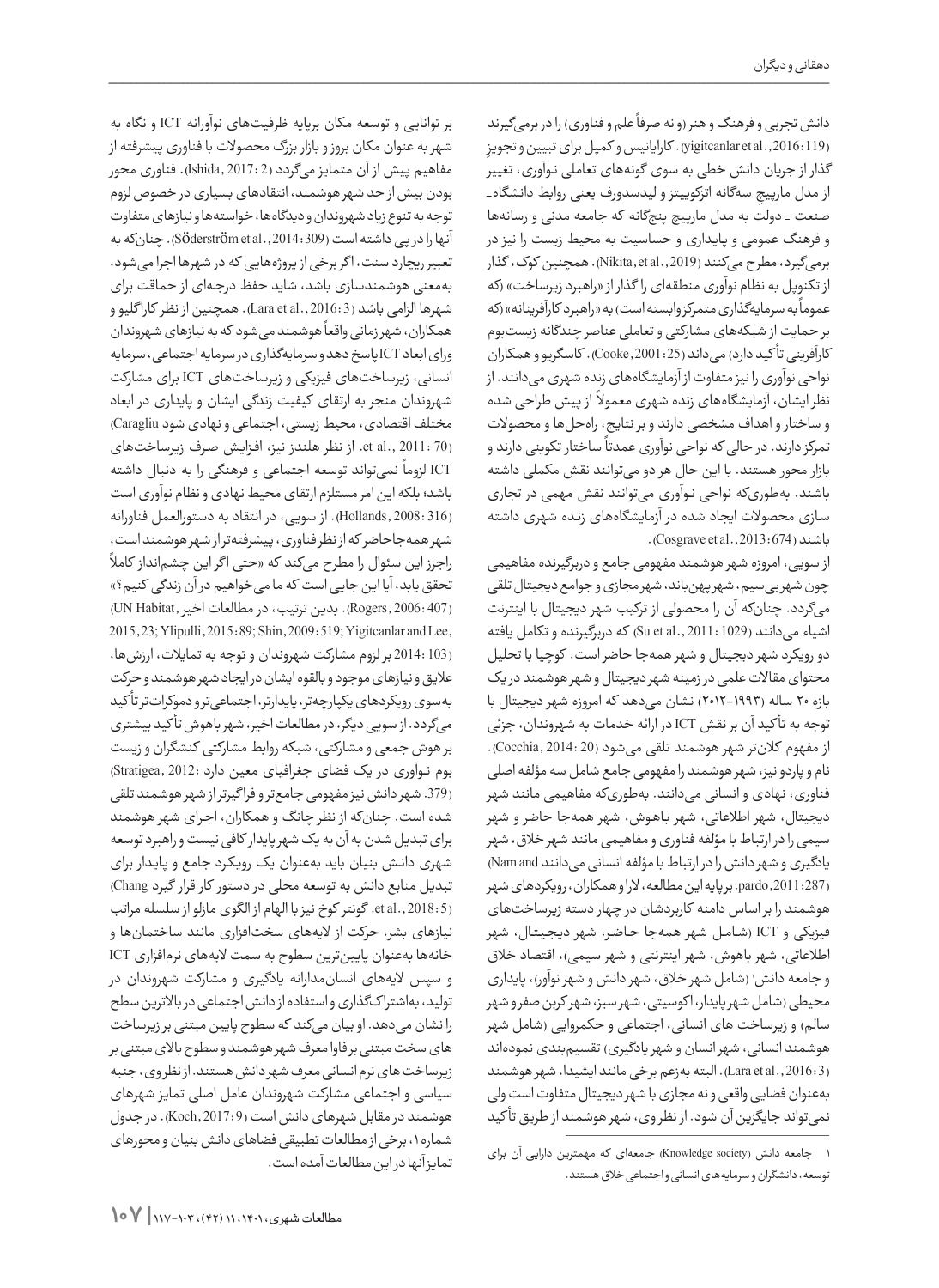| محورهای تمایز (مؤلفههای متمایز کننده)                                                                                                                                        | مفاهيم متمايز فضاهاى دانش بنيان                                                                                                                                                                                         | مطالعات                                         |  |  |  |  |
|------------------------------------------------------------------------------------------------------------------------------------------------------------------------------|-------------------------------------------------------------------------------------------------------------------------------------------------------------------------------------------------------------------------|-------------------------------------------------|--|--|--|--|
| عوامل فناوری (زیرساخت های فیزیکی، فناوریهای هوشمند و<br>مجازی و شبکههای دیجیتال)، عوامل انسانی (زیرساخت های<br>انسانی و سرمایه اجتماعی) و عوامل نهادی (سیاست و قوانین)       | شهردیجیتال، شهراطلاعاتی، شهرباهوش، شهرهمهجاحاضر، شهر<br>سیمی، شهر هیبریدی، شهرخلاق، شهر یادگیری و شهر دانش                                                                                                              | Nam and pardo (2011)                            |  |  |  |  |
| دامنه کاربرد (زیرساختهای فیزیکی و ICT ، اقتصاد خلاق<br>و جامعه دانـش، پایـداری محیطی و زیرساخت هـای انسانی،<br>اجتماعي وحكمروايي)                                            | شهر همهجا حاضر، شهر ديجيتال، شهر اطلاعاتى، شهر باهوش،<br>شهر اینترنتی و شهر سیمی، شهر خلاق، شهر دانش و شهر نوآور،<br>شهر پایدار، اکوسیتی، شهر سبز، شهر کربن صفر و شهر سالم، شهر<br>هوشمند انسانى، شهرانسان و شهريادگيرى | Lara et al. (2016)                              |  |  |  |  |
| حمایت از یادگیری، توسعه فناوری و فرایندهای نوآوری، پژوهش و<br>به اشتراکگذاری دانش                                                                                            | شهرباهوش وشهرديجيتال                                                                                                                                                                                                    | Komninos & Sefertzi (2009);<br>Stratigea (2012) |  |  |  |  |
| مكانمندى فيزيكي ونوع فناورى                                                                                                                                                  | شهر همهجا حاضر، شهر ديجيتال و شهر مجازى                                                                                                                                                                                 | Anthopoulos & Fitsilis (2010);<br>Lee (2010)    |  |  |  |  |
| كاربرد ونوع فناوري                                                                                                                                                           | شهرسیمی، شهر دیجیتال، شهر باهوش و شهر همه جا حاضر                                                                                                                                                                       | Granath (2016)                                  |  |  |  |  |
| اهداف توسعه، نوع فناوري مورد استفاده و دوره تاريخي                                                                                                                           | شهرديجيتال وشهردانش                                                                                                                                                                                                     | Cocchia (2014)                                  |  |  |  |  |
| نهایی)، نوع زیرساختها، نوع اطلاعات و نوع خدمات                                                                                                                               | شهرهمهجا حاضر، شهر دیجیتال، شهرپهنباندی، شهرسیار، شهر کنشگران اصلی (تأمین کنندگان خدمات و استفاده کنندگان<br>اینترنتی، شهر هوشمند، شهرنوآورواکوسیتی                                                                     | Vakali (2012) & Anthopoulos                     |  |  |  |  |
| موقعیت مکانی، کنشگران اصلی و نقش شهروندان                                                                                                                                    | نواحی نوآوری (مناطق نوآوری، حوزه دانش) و تکنوپل                                                                                                                                                                         | Yigitcanlar and Inkinen (2019)                  |  |  |  |  |
|                                                                                                                                                                              | پنج نوع منطقه نوآوري شامل مناطق برخوردار درون شهر، مناطق<br>بازآفرینی شده، شهرعلم، مناطق نوآوری هماهنگ و پروژههای شهر مکانمندی                                                                                          | Nikita, et al., 2016                            |  |  |  |  |
| موقعیت مکانی، کنشگران اصلی، نوع دانش و نقش شهروندان                                                                                                                          | مكان هاى دانش وتكنوپل                                                                                                                                                                                                   | yigitcanlar et al. (2016)                       |  |  |  |  |
| كنشگران و پارادايم توسعه                                                                                                                                                     | مناطق نوأوري وتكنوپل                                                                                                                                                                                                    | Cooke (2001)                                    |  |  |  |  |
| محصول يا فرايند بودن، ساختار تكويني يا از پيش برنامه ريزي<br>شده وتوليد يا تجارت                                                                                             | نواحي نوأوري وأزمايشگاه زنده شهري                                                                                                                                                                                       | Cosgrave et al. (2013)                          |  |  |  |  |
| نوع فناوري ونقش شهروندان وكنشكران                                                                                                                                            | .<br>شهرهمهجاحاضروشهرهوشمند                                                                                                                                                                                             | Yigitcanlar and Lee (2014)                      |  |  |  |  |
| هوش جمعی و مشارکتی، شبکه روابط مشارکتی کنشگران و زیست<br>بوم نوآوري دريك فضاي جغرافياي معين                                                                                  | شهرباهوش وشهرهوشمند                                                                                                                                                                                                     | Stratigea (2012)                                |  |  |  |  |
| جامعيت مفهوم توسعه                                                                                                                                                           | شهرهوشمند وشهردانش                                                                                                                                                                                                      | Chang et al. (2018)                             |  |  |  |  |
| فیزیکی بودن، مهمترین دارایی، فناوری، مدل روابط، نهادهای<br>اصلی، مهمترین کارکرد برای شهروندان، سطح مشارکت، پارادایم<br>مديريت، مهمترين قابليت مديريتي ومهم ترين قابليت افراد | شهر هوشمند و شهر دانش                                                                                                                                                                                                   | Koch (2017)                                     |  |  |  |  |

| جدول شماره ۱: مقایسه مفاهیم فضاهای دانش بنیان و محورهای تمایزآنها در مطالعات نظری و تجربی |  |  |  |  |
|-------------------------------------------------------------------------------------------|--|--|--|--|
|-------------------------------------------------------------------------------------------|--|--|--|--|

# **.3 روش**

پژوهش حاضر با هدفی توصیفی\_ا کتشافی و با رویکرد فراترکیب و در چارچوب مرور نظاممند کیفیانجام میگیرد. فراترکیب، عالوه بر ایجاد نظریه جدید، میتواند برای توسعه مدلهای مفهومی یا گسترش درک از دانـش موجود و به ویـژه کشف شباهتها و تفاوتها در مفاهیم، تصورات و دیگر ایدههای مربوط به یک پدیده، مورد استفاده قرار گیرد. در این رویکرد، شواهد به دست آمده از مطالعات کیفی منفرد در مورد موضوعات مشابه، از طریق مقایسه و تحلیل مفهومی، ترکیب میشوند (536 2014: ,Mertens (بهطوریکه پژوهشگر، اطالعات استخراج شده از مطالعات را در قالب جداولی که شباهتها و تفاوتها را پررنگ میکند، نمایش میدهد و از روشهای کیفی مانند شناسایی عناصر و مضامین اصلی و مشترک موجود در دادههـا، برای ترکیب یافتهها و یا گونهشناسی استفاده می کند :Cronin, Ryan & Coughlan, 2008). (40 در این راستا، میتوان با ایجاد طبقهبندی از یافتهها به صورت استقرایی و توسعه آن از طریق رفت و برگشت مستمر بین یافتهها و طبقهبندی، ارتباطات سلسلهمراتبی یافتهها در هر دسته را مشخص نمود (2007 ,Barroso & Sandelowski(. این امر میتواند در قالب هشت مرحله شامل صورتبندی سئواالت پژوهش، تهیه و اعتبارسنجی

پروتکل بررسی منابع، جست وجو در ادبیات، غربالگری برای شمول، ارزیابی کیفیت، استخراج دادههــا، تجزیه و تحلیل دادههــا و ترکیب آنها و درنهایت گزارش یافتهها (2019 ,Watson & Xiao (صورت گیرد. همچنین میتواند از طریق مراحل هفتگانه شامل تنظیم سئوالهای پژوهش، بررسی متون به صورت نظاممند، جست وجو و انتخاب متون مناسب، استخراج اطالعات متون، تجزیه و تحلیل و ترکیب یافتههای کیفی، کنترل کیفیت و ارائه یافتهها (2007 ,Barroso & Sandelowski( صورت گیرد. در پژوهش حاضر، از مراحل هفتگانه سندلوفسکی و باروسو استفاده میگردد.

از سویی، گونهشناسی فضاهای دانشبنیان بر اسـاس مقولهها یا معیارهای تمایز بخش استخراج شده در فرایند فراترکیب انجام میگردد. گونهشناسی همانند مدل، انتزاعی از واقعیت و ابزاری مهم برای تحلیل ر<br>وشناخت است. گونهشناسی معمولاً چند بعدی، مفهومی و پیچیدهتر از طبقه بندی سـاده )بـه معنای فرآیند گـروه بندی مجموعهای از موجودیتها یا پدیدهها) است. اعضای یك طبقه (برای مثال دو طبقه جنسیت مردان و زنان) تشابه اندكی با یكدیگر دارند و عضویت آنها در یك طبقه، اطالعات ناچیزی دربـاره طبیعت آنها در اختیار ما میگذارد. درحالیكه گونهشناسیها اغلب اطالعاتی كاملتر و تصویر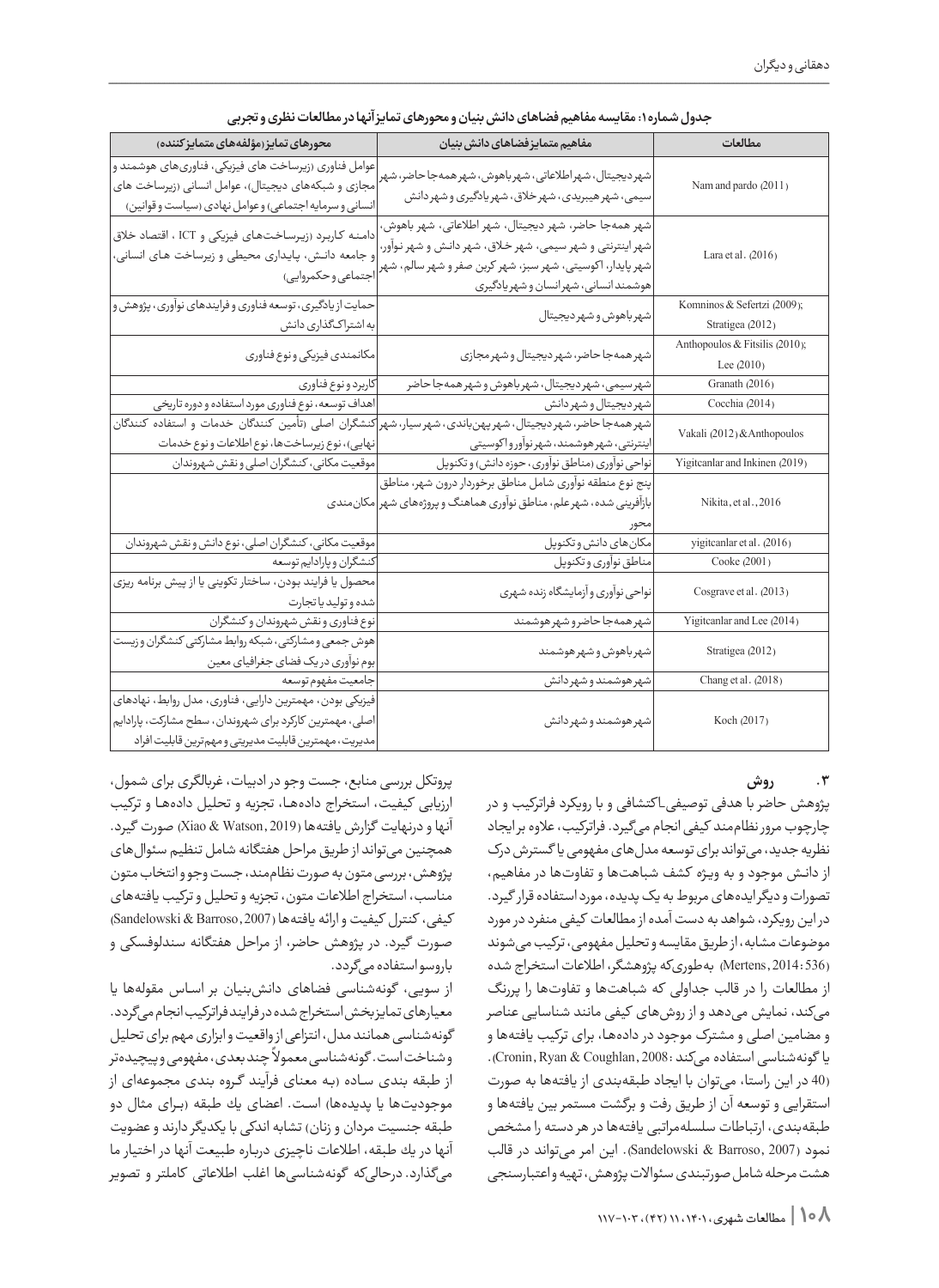دقیقتر از اجزای خود ارائه میكنند. گونهشناسی، تقسیمبندی دادهها با توجه به مشخصات آنها و برپایه مؤلفه یا مؤلفه های (معیارهای) خاص عینی (جنس، نژاد و ...) یا ذهنی (ایدئولوژیک و... ) است. از اینرو، ارزش یک گونهشناسی به جامعیت و مانعیت مؤلفههای منتخب است؛ چرا که هر گونهشناسی با توجه به مؤلفههای منتخب، نوعی زاویه دید و نگاهی خاص به نظریات دارد و وجوهی از واقعیت را برجسته میکند و یا نادیده میانگارد (3 1994: ,Bailey(. بنابراین، در فرایند انجام مراحل هفت گانه سندلوفسکی و باروسو، مقولهها یا محورهای تمایز فضاهای دانش بنیان، بهعنوان چارچوب بررسی تطبیقی و همچنین گونهشناسی فضاهای دانش بنیان صورتبندی میگردد.

**.4 بحث و یافتهها: گونهشناسی فضاهای دانش بنیان**

در ایـن بخش چنانکه گفته شـد، بـا استفاده از مـراحـل هفت گانه

سندلوفسکی و باروسو، کدها و مقولهها یا معیارهای متمایز کننده فضاهای دانـش بنیان شناسایی و تحلیل میشوند و بر اسـاس آن گونهشناسی فضاهای دانش بیان انجام میگردد.

# **گام نخست: تنظیم سئوالهای پژوهش**

سئواالت ماهوی پژوهش مبتنی بر ابعاد گونا گونی مانند چه چیز، چرا، چه زمانی، کجا، چه کسانی و چگونه برای درک عمیق هریک از مفاهیم فضاهای دانش بنیان است. سئواالت مربوط به جست وجو و انتخاب اولیه مقاالت برای انجام فراترکیب نیز بر اساس پارامترهایی چون چه چیزی، جامعه مورد مطالعه، محدوده زمانی و چگونگی تنظیم شده است (جدول شماره ۲).

| جدول شماره ۲: تنظیم سئوال های پژوهش |
|-------------------------------------|
|-------------------------------------|

| سئوالات مربوط به جست وجو وانتخاب اوليه مقالات براي انجام فراتركيب            | سئوالات پژوهش در مورد مفاهیم فضاهای دانش بنیان |                                              |           |
|------------------------------------------------------------------------------|------------------------------------------------|----------------------------------------------|-----------|
| هریک از مفاهیم فضاهای دانش بنیان (در مورد ارتباط دانش/ فناوری با شهر/        | چه چیزی (what)                                 | چه معنایی دارد و مبتنی بر چه ویژگی هایی است؟ | چە چيز؟   |
| مکان) چه معنا و ویژگی هایی دارند؟                                            |                                                | چرا مطرح شده و هدف اصلی آن چیست؟             | چرا؟      |
| موتورهای جست وجو Googlescholar و Googlescholar و پایگاه های اطلاعاتی Science | جامعه مورد مطالعه (who)                        | ادر چه زمانی مطرح و ایجاد شده یا می شود؟     | چە زمانى؟ |
| Direct, Springer, Taylor & Francis, ISC, SID, Scopus, magiran                |                                                |                                              |           |
| مقالات پژوهشی از سال ۱۹۹۱ تا ۲۰۱۹ در همه پایگاه های داده علمی بررسی شده      | محدوده زمانی (when)                            | در چه موقعیتی (نسبت به شهر) ایجاد می شود؟    | كجا؟      |
|                                                                              |                                                | چه کسانی در ایجاد و تحقق آن مشارکت دارند؟    | چەكسانى؟  |
| تحلیل اسنادی یا دادههای ثانویه (شمول مقالات پژوهشی که به تشریح ابعاد و       | چگونه (how)                                    | چگونه مديريت مىشود؟                          | چگونه؟    |
| ویژگیهای یک یا چند فضای دانش بنیان یا بررسی تطبیقی آنها پرداختهاند)          |                                                |                                              |           |

## **گام دوم: بررسی متون به صورت نظاممند**

باتوجه به این که تعداد منابع الزم برای فراترکیب، وابسته به غنای دادههــای آن منابع اسـت و از ابتدای فرایند مشخص نیست و این که جست وجوها در فرایند فراترکیب با یک مجموعه از پیش تعیین شده نهایی از منابع تمام نمیشود، عالوه بر جست وجوی نظام مند پایگاههای دادهها، از شیوه دست چینی و انتخاب مجموعه ای از منابع طی چند مرحله و کسب بخشی از اطالعات در هر مرحله نیز استفاده شده است )2003 .,al et ,Barroso). بدین ترتیب، در وحله نخست با جست وج وی نظاممند کلیدواژهها شامل شهر دیجیتال، شهر الکترونیک، شهر سایبری، شهر اینترنتی، شهر اطالعاتی، شهر سیمی، شهر از راه دور، شهر بیتها ، تکنوپل، پارک علوم، پارک فناوری، مرا کز رشد فناوری، شهر علوم، مکانهای دانش، حوزههای دانش، مناطق نـوآوری، نواحی نـوآوری، محلههای دانـش، مرا کز نـوآوری، حوزههای اجتماع دانش، نواحی خالق، مرا کز دانش یا خالقیت، شهر مجازی، شهر هوشمند، شهر باهوش، شهر یادگیرنده، منطقه یادگیرنده، شهر دانش، خوشه دانـش، آزمایشگاه زنده شهری و شهر همهجا حاضر، به زبان فارسی و انگلیسی در موتورهای جست وجوGoogle وGooglescholar Science Direct, Springer, Taylor & حالي علمي magiran ,Scopus ,SID ,ISC ,Francis،مقاالت مربوط به 30 سال اخیر )سال های 1990 تا 2019( مد نظر قرار گرفته است. همچنین با شناسایی نویسندگان پر ارجاع در این حوزههای مفهومی و جست وجوی دیگر مقاالت ایشان، فهرستی از مقاالتی که در عنوان، چکیده و کلمات کلیدی آنها از کلید واژههای مورد جست وجو استفاده شده بود، تهیه شده است.

#### **گام سوم: جست وجو و انتخاب متون مناسب**

پس از بررسی و شناسایی مقاالت، با الگوریتمی مبتنی بر پارامترهای عنوان، چکیده، محتوا و کیفیت پژوهش، مقاالت به صورت مرحلهای غربال شدند. به طوری که از 1506 مقاله اولیه، به ترتیب مراحل، 1097 مقاله با بررسی عنوان، 256 مقاله با بررسی چکیده، 94 مقاله با بررسی محتوا و هشت مقاله با بررسی کیفیت آنها )با استفاده از ابزار ارزیابی حیاتی ر در در در در دوره شده شده و مهم با طرح سئوالات ده گانه)<br>کَسپ ٰ و انتخاب مقالات دقیق، معتبر و مهم با طرح سئوالات ده گانه) حذف شد و در نهایت، 51 مقاله برای انجام فراترکیب انتخاب شده است. **گام چهارم: استخراج اطالعات متون**

با توجه به سئواالت پژوهش در مورد چیستی، چرایی، زمان، مکان، کنشگران و چگونگی هر یک از مفاهیم فضاهای دانش بنیان، 36 کد مطابق جدول شماره 3 استخراج شده است.

## **گام پنجم: تجزیه و تحلیل و ترکیب یافتههای کیفی**

هـمـانطـور کـه در جــدول شـمـاره 3 نشان داده شـده اســت، پـس از استخراج ویژگی ها یا متغیرها در قالب کدها و بر اساس سئوالات پژوهش و همچنین بیان فراوانی اسنادی که به آن کد اشاره داشتهاند، کدهای دارای ارتـبـاط ساختاری و محتوایی در ذیـل یک دسته یا مضمون مقولهبندی شدهاند. بهطوریکه 36 کد استخراج شده در قالب شش مقوله یا معیارهای متمایز کننده فضاهای دانش بنیان دستهبندی شدهاند.

در انتخاب و ساخت مقوالت، از معیارهای تمایز فضاهای دانش بنیان مطابق جدول شماره ،1 استفاده شده و تالش شده است که در عین اختصار، وضوح و قابلیت فهم بیشتری داشته باشند.

<sup>1</sup> Critical Appraisal Skills Program (CASP)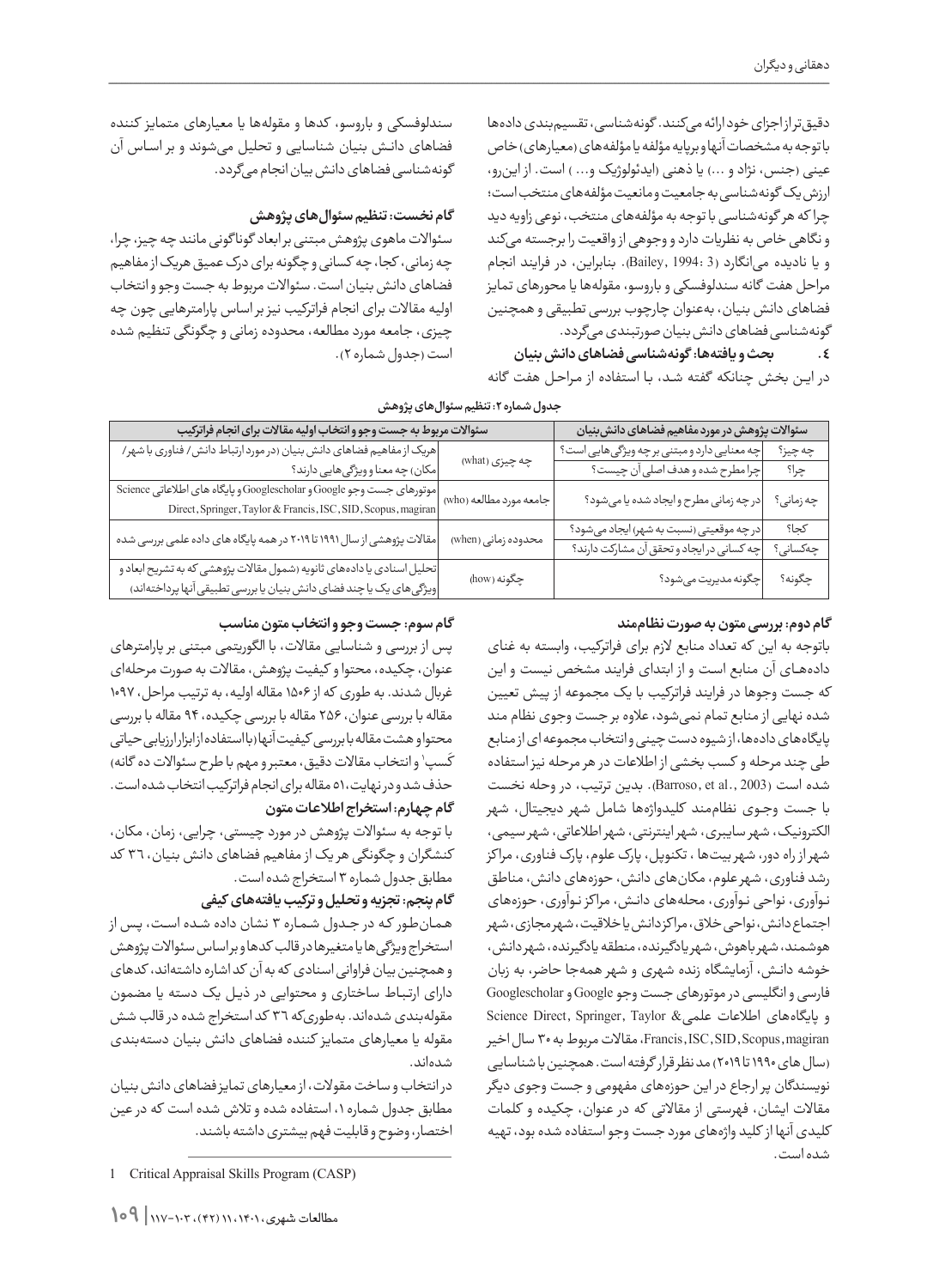| فضاي دانش بنيان                                                                                                                                                                                                                                                                                                                            | فراواني<br>(اسناد) | كداستخراجى                           | مقوله/معيارتمايز<br>بخشءفاهيم | رديف              |
|--------------------------------------------------------------------------------------------------------------------------------------------------------------------------------------------------------------------------------------------------------------------------------------------------------------------------------------------|--------------------|--------------------------------------|-------------------------------|-------------------|
| شهر اطلاعاتی، کلبه الکترونیک، شهر از راه دور، شهر ناپیدا، ایتوپیا، تکنوبرب، شهر بیتها، شهر عام، شهر <mark>ا</mark><br>هوشمند، شهرباهوش، شهرهمهجاحاضر                                                                                                                                                                                       |                    | فناوري اطلاعات وارتباطات             |                               |                   |
| شهر هوشمند، شهر باهوش، شهر همهجا حاضر، تکنوپل، شامل پارک علوم، پارک پژوهش، پارک فناوری،<br>تکنوپلیس، مجتمعهای صنعتی فناوری، شهرعلوم و پارک صنعتی فناوری و علوم                                                                                                                                                                             | ٣٨                 | زیرساخت های صنعتی<br>فناورانه        |                               | ٢                 |
| مکان های دانش، حوزههای دانش، مناطق نوآوری، نواحی نوآوری، محلههای دانش، مراکز نوآوری، حوزههای<br>اجتماع دانش، نواحی خلاق، مراکز دانش یا خلاقیت، شهریادگیرنده، منطقه یادگیرنده، آزمایشگاه زنده شهری<br>وشهردانش                                                                                                                              | ۲۹                 | هنروخلاقيت                           | نوع دانش مورد                 | ٣                 |
| نواحی خلاق، مراکز دانش یا خلاقیت، شهر یادگیرنده، منطقه یادگیرنده، آزمایشگاه زنده شهری و شهر دانش                                                                                                                                                                                                                                           | $\mathsf{N}$       | دانش ضمنى و تجربى<br>شهروندان        | نیاز برای توسعه               | ٤                 |
| تکنوپل، پارک علوم، پارک فناوری، تکنوپلیس، شهرعلوم، مکان های دانش، حوزههای دانش، مناطق نوآوری،<br>نواحی نوآوری، محلههای دانش، مراکزنوآوری، حوزههای اجتماع دانش، نواحی خلاق، مراکز دانش یا خلاقیت،<br>شهر یادگیرنده، منطقه یادگیرنده، آزمایشگاه زنده شهری و شهر دانش                                                                         | ٤٢                 | دانش با ارزش افزوده بالای<br>اقتصادى |                               | ٥                 |
| حوزههای اجتماع دانش، نواحی خلاق، مراکز دانش یا خلاقیت، شهر یادگیرنده، منطقه یادگیرنده، آزمایشگاه<br>زنده شهري و شهر دانش                                                                                                                                                                                                                   | ١٨                 | همه انواع دانش                       |                               | ٦                 |
| شهر دیجیتال، شهر مجازی، شهر هوشمند، شهر باهوش، شهر همهجا حاضر، تکنوپل، پارک علوم، پارک<br>پژوهش، پارک فناوری، مراکزرشد فناوری، مکانهای دانش، حوزههای دانش، مناطق نوآوری، نواحی نوآوری،<br>محله های دانش، مراکزنوآوری، حوزههای اجتماع دانش، نواحی خلاق، مراکزدانش یاخلاقیت، شهریادگیرنده،<br>منطقه يادگيرنده، آزمايشگاه زنده شهري و شهردانش | ٤٨                 | توسعه اقتصادي                        |                               | $\mathsf{V}$      |
| شهر هوشمند، حوزەهاى اجتماع دانش، نواحى خلاق، مراكز دانش يا خلاقيت، شهر يادگيرنده، منطقه<br>یادگیرنده، آزمایشگاه زنده شهری و شهر دانش                                                                                                                                                                                                       | ۱۸                 | توسعه جتماعى                         | گفتمان اصلی                   | γ                 |
| شهر هوشمند، شهر باهوش، شهر همهجا حاضر، شهر یادگیرنده، منطقه یادگیرنده، آزمایشگاه زنده شهری و <br>شهردانش                                                                                                                                                                                                                                   | پایداری محیط زیست  | توسعه                                | ٩                             |                   |
| حوزههای اجتماع دانش، نواحی خلاق، مراکز دانش یا خلاقیت، شهر یادگیرنده، منطقه یادگیرنده، آزمایشگاه<br>زنده شهري و شهر دانش                                                                                                                                                                                                                   | ۲۷                 | توسعه انسانى                         |                               | ١.                |
| شهر یادگیرنده، منطقه یادگیرنده، آزمایشگاه زنده شهری و شهردانش                                                                                                                                                                                                                                                                              | ٢٥                 | توسعه نهادي                          |                               | $\setminus$       |
| شهر یادگیرنده، منطقه یادگیرنده و شهر دانش                                                                                                                                                                                                                                                                                                  | ٣٢                 | توسعه يكپارچه پايدار                 |                               | ۱۲                |
| شهر اطلاعاتی، کلبه الکترونیک، شهر از راه دور، شهر ناپیدا، ای توپیا، تکنوبرب، شهر بیتها و شهر عام                                                                                                                                                                                                                                           | ٣١                 | دهه ۱۹۸۰                             |                               | $\Upsilon$        |
| تکنوپل، پارک علوم، پارک پژوهش، پارک فناوری، تکنوپلیس، مجتمعهای صنعتی فناوری شهر علوم، پارک<br>صنعتى فناورى وعلوم ومراكزرشد فناورى                                                                                                                                                                                                          | $\mathbf{y}$       | دهه ۱۹۸۰ و ۱۹۹۰                      |                               | $\lambda$         |
| شهر دیجیتال، شهرالکترونیک، شهرسایبری، شهراینترنتی                                                                                                                                                                                                                                                                                          | ٣٤                 | 199.400                              |                               | ١٥                |
| شهرمجازي                                                                                                                                                                                                                                                                                                                                   | ٣٩                 | دهه ۱۹۹۰ و۲۰۰۰                       | دوره مهم تاریخی               | $\mathcal{L}$     |
| مکان های دانش، حوزههای دانش، مناطق نوآوری، نواحی نوآوری، محلههای دانش، مراکز نوآوری، حوزههای<br>اجتماع دانش، نواحی خلاق و مراکز دانش یا خلاقیت، شهر هوشمند، شهر باهوش، شهر یادگیرنده، منطقه<br>يادگيرنده و شهر دانش                                                                                                                        | ٤١                 | از دهه ۲۰۰۰ تا کنون                  | $\gamma$                      |                   |
| آزمایشگاه زنده شهری و شهر همهجا حاضر                                                                                                                                                                                                                                                                                                       | ٣٣                 | ازدهه ۲۰۱۰ تاکنون                    |                               | ١٨                |
| شهر اطلاعاتی، کلبه الکترونیک، شهر از راه دور، شهر ناپیدا، ای توپیا، تکنوبرب، شهر بیتها و شهر عام                                                                                                                                                                                                                                           | $\gamma$           | مراكز مالي وارتباطي جهاني            |                               | ۱۹                |
| تکنوپل، پارک علوم، پارک پژوهش، پارک فناوری، تکنوپلیس، مجتمعهای صنعتی فناوری، شهر علوم، پارک<br>صنعتی فناوری و علوم و مراکز رشد فناوری ، مکان های دانش ، حوزههای دانش ، مناطق نوآوری ، نواحی نوآوری ،<br>مراكز نوآورى                                                                                                                       | ۲۸                 | دولت                                 |                               | $\mathsf{r}\cdot$ |
| مکان های دانش، حوزههای دانش، مناطق نوآوری، نواحی نوآوری، محلههای دانش، مراکز نوآوری، حوزههای<br> اجتماع دانش، نواحی خلاق، مراکز دانش یا خلاقیت، شهریادگیرنده، منطقه یادگیرنده، آزمایشگاه زنده شهری<br>و شهر دانش                                                                                                                           | شهروندان<br>۲۹     |                                      | كنشگران اصلى                  | ۲۱                |
| شهر هوشمند، شهر باهوش، شهر همهجا حاضر، مکان های دانش، حوزههای دانش، مناطق نوآوری، نواحی<br>نـوآوري، محلههاي دانـش، مراكز نـوآوري، نواحي خـلاق، مراكز دانـش يا خلاقيت، شهر يادگيرنده، منطقه<br>یادگیرنده، آزمایشگاه زنده شهری و شهر دانش                                                                                                    | ٣٧                 | سرمايه گذاران بخش<br>خصوصى           |                               | ۲۲                |

| جدول شماره ۳: کدها و مقولهها یا معیارهای متمایز کننده فضاهای دانش بنیان ← |  |  |  |
|---------------------------------------------------------------------------|--|--|--|
|---------------------------------------------------------------------------|--|--|--|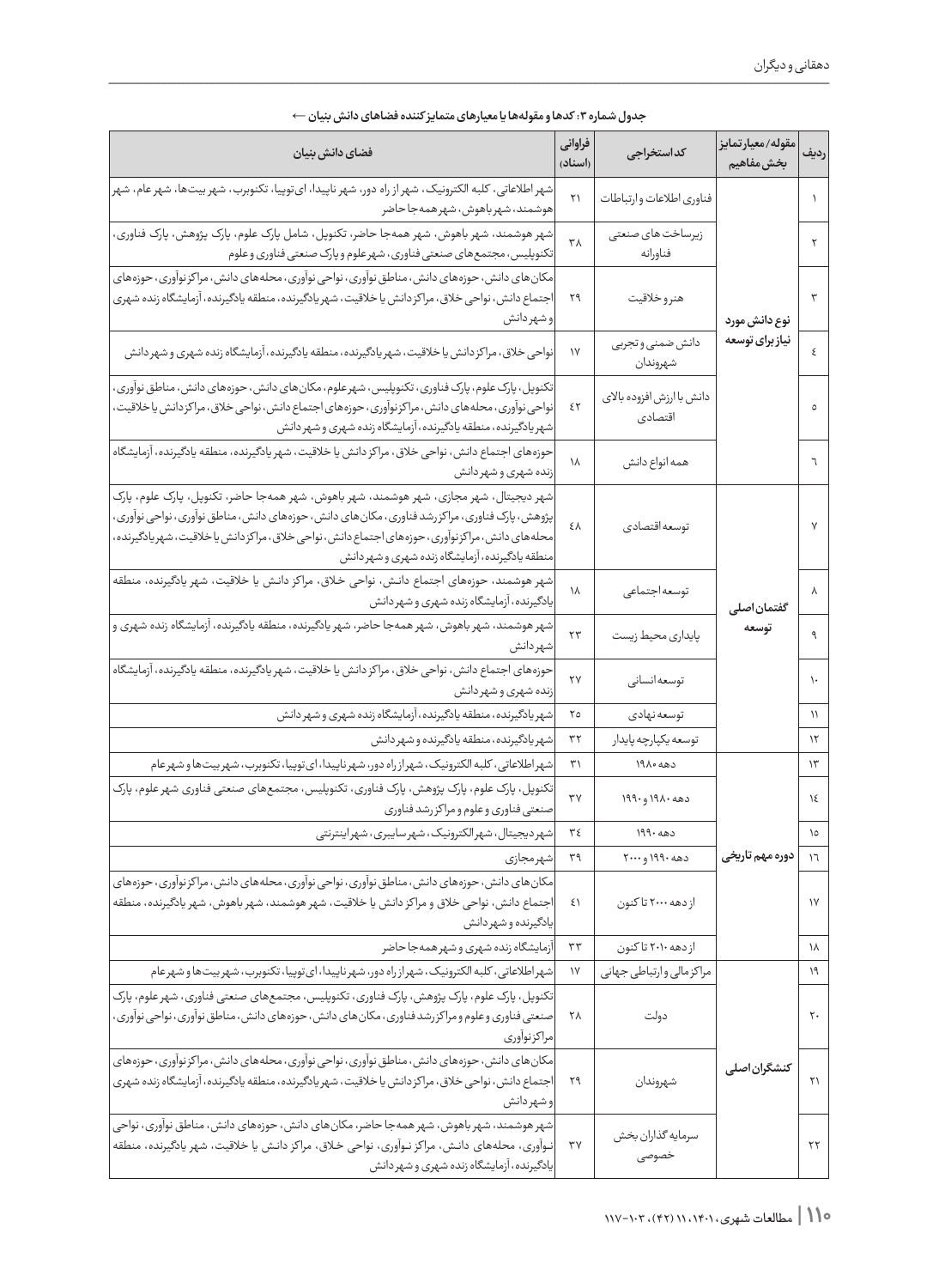| فضاي دانش بنيان                                                                                                                                                                                                                                                                         |                        | كداستخراجى                                         | مقوله/معيارتمايز<br>بخشءفاهيم | رديف                   |
|-----------------------------------------------------------------------------------------------------------------------------------------------------------------------------------------------------------------------------------------------------------------------------------------|------------------------|----------------------------------------------------|-------------------------------|------------------------|
| شهر هوشمند، شهر باهوش، شهر همهجا حاضر، مکان های دانش، حوزههای دانش، مناطق نوآوری، نواحی<br>نـوآوری، محلههای دانـش، مراکز نـوآوری، نواحی خـلاق، مراکز دانـش یا خلاقیت، شهر یادگیرنده، منطقه<br>یادگیرنده، آزمایشگاه زنده شهری و شهر دانش                                                 | ٣٧                     | سرمايه گذاران بخش<br>خصوصى                         |                               | $\mathbf{Y}\mathbf{Y}$ |
| شهر دیجیتال، شهر الکترونیک، شهر سایبری، شهر اینترنتی، شهر مجازی، شهر هوشمند، شهر باهوش، شهر<br>همهجا حاضر، شهر یادگیرنده، منطقه یادگیرنده، آزمایشگاه زنده شهری و شهر دانش                                                                                                               | ٣٥                     | مديريت شهرى                                        |                               | $\tau\tau$             |
| شهر هوشمند، شهر باهوش، شهر همهجا حاضر، تکنوپل، پارک علوم، پارک فناوری، تکنوپلیس، مکانهای<br>دانش ، حوزههای دانش ، مناطق نوآوری ، نواحی نوآوری ، مراکز نوآوری ، حوزههای اجتماع دانش ، نواحی خلاق ،<br>مراکز دانش یا خلاقیت، شهریادگیرنده، منطقه یادگیرنده، آزمایشگاه زنده شهری و شهردانش | ٣٨                     | دانشگاهها                                          | كنشگران اصلى                  |                        |
| شهر هوشمند، شهر باهوش، شهر همه جا حاضر، تکنوپل، پارک علوم، پارک فناوری، تکنوپلیس، مجتمعهای<br>صنعتی فناوری شهرعلوم، پارک صنعتی فناوری و علوم و مراکزرشد فناوری، مکان های دانش، مناطق نوآوری،<br>نواحی نوآوری، مراکز نوآوری، مراکزدانش یا خلاقیت و آزمایشگاه زنده شهری                   | ٣١                     | صنعت                                               |                               | ٢٥                     |
| مکان های دانش، حوزههای دانش، مناطق نوآوری، نواحی نوآوری، محلههای دانش، مراکز نوآوری، حوزههای<br>اجتماع دانش، نواحی خلاق، مراکز دانش یا خلاقیت، شهریادگیرنده، منطقه یادگیرنده، آزمایشگاه زنده شهری<br>و شهر دانش                                                                         | ٢٤                     | دانشگران                                           |                               | ٢٦                     |
| شهر اطلاعاتی، کلبه الکترونیک، شهر از راه دور، شهر ناپیدا، ای توپیا، تکنوبرب، شهر بیت ها و شهر عام                                                                                                                                                                                       | $\mathcal{N}$          | مدیریت توسط مراکز مالی و<br>ارتباطي جهاني          |                               | ٢٧                     |
| شهر همه جا حاضر، تکنوپل، پارک علوم، پارک پژوهش، پارک فناوری، تکنوپلیس، مجتمعهای صنعتی فناوری<br>شهرعلوم، پارک صنعتی فناوری و علوم و مراکزرشد فناوری                                                                                                                                     | $\mathbf{r}$           | مديريت متمركزبا دستور<br>العمل و چارچوب ويژه       |                               | ٢٨                     |
| شهردیجیتال، شهرالکترونیک، شهرسایبری، شهراینترنتی، شهر مجازی                                                                                                                                                                                                                             | ۲۷                     | مديريت متمركز                                      | الگوى مديريت                  | ۲۹                     |
| مکان های دانش، حوزههای دانش، مناطق نوآوری، نواحی نوآوری، محلههای دانش، مراکز نوآوری، حوزههای<br>اجتماع دانش، نواحی خلاق، مراکز دانش یا خلاقیت، آزمایشگاه زنده شهری، شهر هوشمند و شهر باهوش                                                                                              | ۱۹                     | مديريت نيمه متمركزو مبتنى<br>برحكمروايي شبكهاى     |                               | $\mathbf{r}$ .         |
| شهريادگيرنده، منطقه يادگيرنده و شهر دانش                                                                                                                                                                                                                                                | ۲۳                     | حکمروایی شبکهای                                    |                               | ۳۱                     |
| تکنوپل، پارک علوم، پارک پژوهش، پارک فناوری، تکنوپلیس، مجتمعهای صنعتی فناوری شهر علوم، پارک<br>صنعتى فناورى وعلوم ومراكزرشد فناورى                                                                                                                                                       | ۲۹                     | محدوده مشخص خارج<br>ازشهر                          |                               | $\tau\tau$             |
| مکان های دانش، حوزههای دانش، مناطق نوآوری، نواحی نوآوری، مراکز نوآوری و نواحی خلاق                                                                                                                                                                                                      | $\mathbf{Y}\mathbf{Y}$ | محدوده مشخص مجاورشهر                               | مكان مندى                     | $\tau\tau$             |
| آزمايشگاه زنده شهرى                                                                                                                                                                                                                                                                     | $\mathbf{y}$           | محدوده مشخص درون شهر                               | (محدوده كالبدى                | ٣٤                     |
| مکان های دانش، حوزههای دانش، مناطق نوآوری، نواحی نوآوری، محلههای دانش، مراکز نوآوری، حوزههای<br>اجتماع دانش، نواحی خلاق و مراکز دانش یا خلاقیت                                                                                                                                          | $\mathbf{y}\mathbf{z}$ | محدوده مشخص در درون،<br>معين)<br>بيرون يا مجاورشهر |                               | $\mathbf{r}\circ$      |
| شهر اطلاعاتی، شهر دیجیتال، شهر الکترونیک، شهر سایبری، شهر اینترنتی، شهر مجازی، شهر همه جا حاضر،<br>شهر هوشمند، شهر باهوش، شهر یادگیرنده، منطقه یادگیرنده و شهر دانش                                                                                                                     | $\Omega$               | محدوده جغرافيايي<br>نامشخص                         |                               | ٣٦                     |

| ← ادامه جدول شماره ۳: کدها و مقولهها یا معیارهای متمایز کننده فضاهای دانش بنیان |  |  |  |
|---------------------------------------------------------------------------------|--|--|--|
|---------------------------------------------------------------------------------|--|--|--|

#### **گام ششم: کنترل کیفیت**

در این پژوهش از ضریب کاپای کوهن برای آزمون پایایی درونی و کیفیت استفاده شـده اسـت. بدین منظور نتایج حاصل از کدهای استخراج شده و مقولهها یا معیارهای متمایز کننده فضاهای دانش بنیان برای دو نفر از نخبگان، ارسال و پس از جمعآوری نظرات، ضریب کاپای کوهن بر مبنای توافق یا عدم توافق در استخراج مفاهیم محاسبه شد. بدین ترتیب، ضریب کاپای کوهن بـرای این پژوهش 0.774 با سطح معنیداری 0.000 محاسبه شد که مؤید توافق معتبر و مناسب بودن (بالاتراز 0,۶) پایایی است.

## **گام هفتم: ارائه یافتهها**

با توجه به نیاز به بررسی تطبیقی یکپارچه برای تمامی مفاهیم فضاهای دانش بنیان که تصویری روشن و جامع و درکی عمیق و منسجم از این فضاها را ارائه نماید، بررسی تطبیقی مفاهیم گونا گون فضاهای دانش بنیان، بر اساس شش مقوله یا مؤلفه )بهعنوان محور متمایز کننده فضاهای دانش بنیان) شامل گفتمان توسعه، نوع دانش مورد نیاز برای توسعه، مکانمندی، کنشگران اصلی، الگوی مدیریت و دوره تاریخی (دهه)، که آزمون کیفیت آنها تأیید گردیده، در جدول شماره ٤ نشان داده شده است.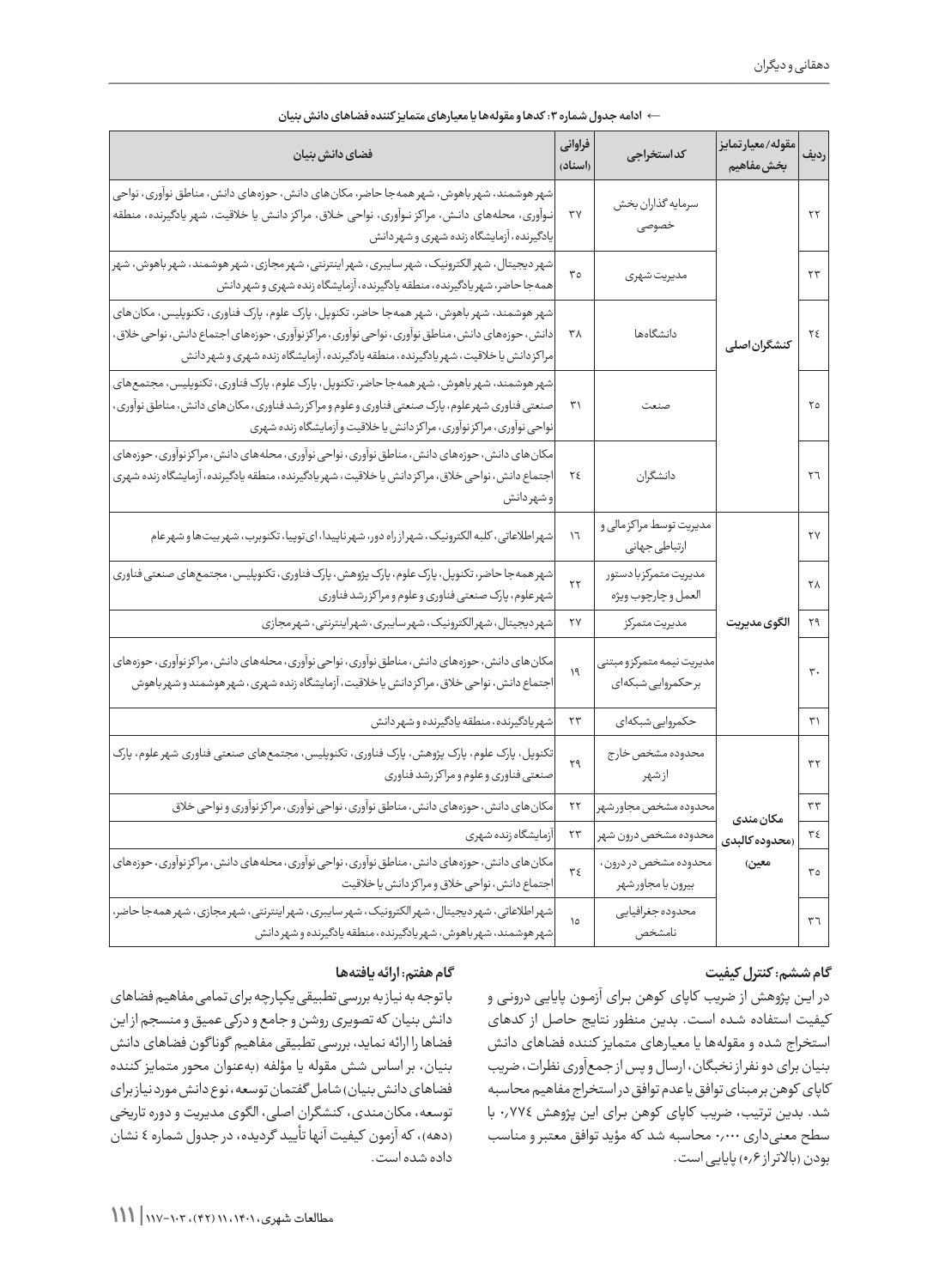|                                                                                                                                                                 | محورهای تمایز (مؤلفههای متمایز کننده)                              |                                      |                                                                                                                                           |                                                        |                                                                                        |                               |
|-----------------------------------------------------------------------------------------------------------------------------------------------------------------|--------------------------------------------------------------------|--------------------------------------|-------------------------------------------------------------------------------------------------------------------------------------------|--------------------------------------------------------|----------------------------------------------------------------------------------------|-------------------------------|
| فضاي دانش                                                                                                                                                       | گــفــتـــمــــان اصـــلـــى نوع دانـش مورد نيـاز<br>توسعه         | برای توسعه                           | كنشگران اصلى                                                                                                                              | الگوي مديريت                                           | مکانمندی (محدوده <mark>دوره مهم</mark><br>كالبدى معين)                                 | تاریخی                        |
| شهر اطلاعاتی (شامل کلبه الکترونیک، شهر از <br>راه دور، شهر ناپیدا، ایتوپیا، تکنوبرب، شهر توسعه قتصادی<br>بيتها و شهرعام)                                        |                                                                    | IT                                   | مراكز مالي وارتباطي جهاني                                                                                                                 | مديريت جريانها<br>توسط مراكز مالي و -<br>ارتباطي جهاني |                                                                                        | ١٩٨٥                          |
| تکنوپل (شامل پارک علوم، پارک پژوهش،<br>پارک فناوری، تکنوپلیس، مجتمعهای صنعتی<br>فناوري شهرعلوم، پارک صنعتي فناوري و علوم<br>و مراکزرشد فناوري)                  | توسعه اقتصادي                                                      | فنى- مهندسى<br>و ICT                 | دولت، دانشگاهها و صنعت                                                                                                                    | مديريت متمركز<br>با دستور العمل و<br>چارچوب ويژه       | محدودهمشخص و<br>عموما برون شهري                                                        | ۱۹۸۰ و<br>199.                |
| مکانهای دانش یا حوزههای دانش (شامل<br>مناطق نــوآوری، نـواحی نــوآوری، محلههای<br>دانش، مراکزنوآوری، حوزههای اجتماع دانش،<br>نواحی خلاق و مراکز دانش یا خلاقیت) | توسعه پايدارو<br>یکپارچه (با اولویت<br>توسعه اقتصادي)              | دانش با ارزش افزوده<br>بالاى اقتصادى | دولت، دانشگاهها، صنعت، <mark>تا حـدودی مبتنی</mark><br>سـرمــايــه گـــــــذاران بخـش  بـــرحــكــمــروايـــى<br>خصوصي وشهروندان وأشبكهاي |                                                        | محدوده مشخص در<br>درون، بیرون و مجاور  از۲۰۰۰ تا<br>شـهـر (اغــلـب درون  كنون<br>شهري) |                               |
| آزمايشگاه زنده شهري                                                                                                                                             | توسعه اقتصادى و دانش با ارزش افزوده<br>توسعه جتماعي                | بالاى اقتصادى                        | مدیریت شهری، دانشگاهها، <mark>تا حـدودی مبتنی</mark><br>صنعت، سرمايه گذاران بخش  بــرحـكـمـروايــى<br>خصوصي و شهروندان اشبكهاي            |                                                        | محدوده مشخص و<br>عموما درون شهري                                                       | از۲۰۱۰ تا<br>كنون             |
| شهر دیجیتال (شهرالکترونیک، شهر سایبری،<br>شهراينترنتي)                                                                                                          | توسعه قتصادي                                                       | <b>ICT</b>                           | مديريت شهرى                                                                                                                               | مديريت متمركز                                          |                                                                                        | ۱۹۹۰                          |
| شهرمجازي                                                                                                                                                        | توسعه قتصادى                                                       | ICT                                  | مديريت شهرى                                                                                                                               | مديريت متمركز                                          | $\qquad \qquad \blacksquare$                                                           | ۱۹۹۰ و<br>$\mathbf{y} \cdots$ |
| شهرهمهجاحاضر(شهر-U)                                                                                                                                             | توسعه اقتصادي،<br>اجتماعي ومحيط<br>زیستی                           | فنى- مهندسى<br>و ICT                 | مديريت شهرى، دانشگاهها، مـديـريـت متـمركز<br>صنعت، سرمايه گذاران بخش با دستور العمل و                                                     |                                                        |                                                                                        | از ۲۰۱۰ تا<br>كنون            |
| شهرهوشمند و شهر باهوش                                                                                                                                           | توسعه اقتصادي،<br>اجتماعي و محيط<br>زیستی                          | فنى- مهندسى<br>و ICT                 | مدیریت شهری، دانشگاهها، <mark>تا حـدودی مبتنی</mark><br>صنعت، سرمايه گذاران بخش  بــرحـكـمـروايــى<br>خصوصي و شهروندان اشبكهاي            |                                                        |                                                                                        | از ۲۰۰۰ تا<br>كنون            |
| شهريادگيرنده و منطقه يادگيرنده                                                                                                                                  | توسعه اجتماعي و<br>توسعه انسانى                                    |                                      | مدیریت شهری، دانشگاهها، ۱۰                                                                                                                |                                                        |                                                                                        | از ۲۰۰۰ تا<br>كنون            |
| شهردانش                                                                                                                                                         | توسعه بايدارو<br>یکپارچه اقتصادی،<br>اجتماعى، محيط<br>زيستي ونهادي |                                      | مدیریت شهری، دانشگاهها، صلحت میست بهایی استفادها،<br>همه انواع دانش میانشگران، سرمایه گـذاران صلحتهای<br>بخش خصوصی و شهروندان             |                                                        |                                                                                        | از ۲۰۰۰ تا<br>كنون            |

| جدول شماره ۴: مقايسه فضاهاي دانش بنيان براساس مؤلفههاي هفتگانه |  |
|----------------------------------------------------------------|--|
|----------------------------------------------------------------|--|

با توجه به اهمیت بحث مکان مندی )موضوعیت داشتن مکان یا موقعیت مکانی فضاهای دانش بنیان) برای سیاستگذاری توسعه و برنامهریزی شهری و همچنین ارتباط درهم تنیده نوع دانش مورد نیاز برای توسعه با دیگر مؤلفهها (شامل گفتمان توسعه، نقش شهروندان و کنشگران اصلی و مشارکت آنها، الگوی مدیریت و دوره تاریخی( و اینکه نوع دانش مورد نیاز برای توسعه تا حدود زیادی همراستا و بیانگر مؤلفههای یادشده است، برای ارائه تصویری روشن و سادهتر از این مفاهیم و به دست دادن درک عمیق و گویاتری از آنها، گونهشناسی

مفاهیم فضاهای دانش بنیان بر اساس دو مؤلفه مکانمندی و نوع دانش مورد نیاز برای توسعه صورت گرفته است. همچنین با توجه به این که دانش شامل طیف گستردهای از مفهوم محدود علم و فناوری تا مفهوم وسیعتر اجتماعی )دانش عینی\_ذهنی، صریح\_ضمنی، علمی و تجربی، هنر، دانش بومی و ...( است، در اینجا مراد از مبتنی بر دانش، توجه به همه انواع دانش و وجوه اجتماعی و مراد از مبتنی بر فناوری، توجه صرف به ابعاد فنی\_ تخصصی و فاواست.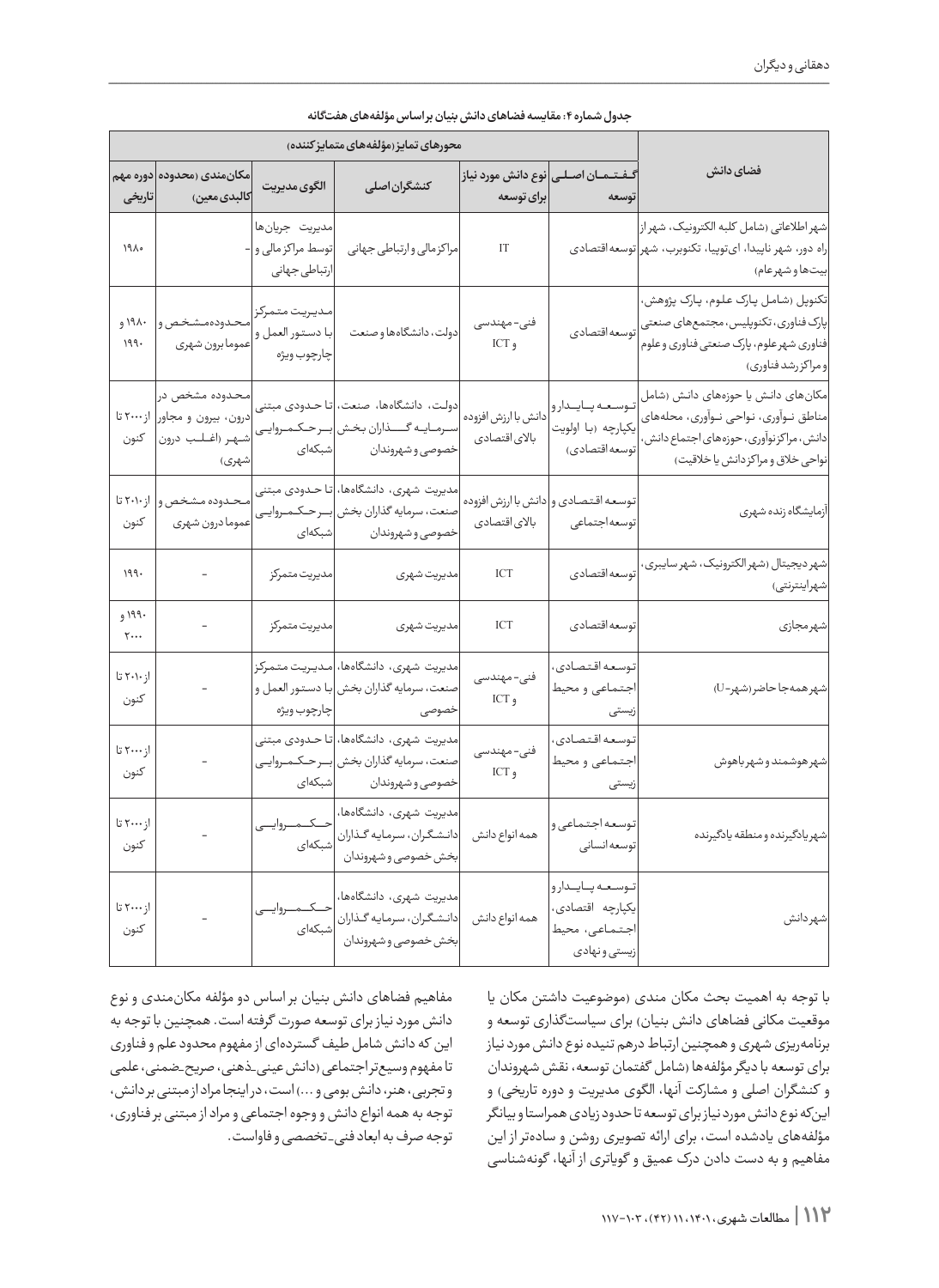

**تصویر شماره :1 گونهشناسی فضاهای دانش بنیان بر اساس مکانمندی و نوع دانش مورد نیاز برای توسعه**

بدین ترتیب چهار گونه فضای دانش بنیان قابل شناسایی است )تصویر شماره ۱): ۱- مبتنی بر فناوری\_غیر مکانمند: مانند شهر اطلاعاتی )شامل کلبه الکترونیک، شهر از راه دور، شهر ناپیدا، ایتوپیا،تکنوبرب، شهر بیتها و شهر عام)، شهر دیجیتال (شهر الکترونیک، شهر سایبری، شهر اینترنتی)، شهر مجـازی، شهر همهجا حاضر (شـهـر-U)، شهر هوشمند و تا حدودی شهر باهوش، -2 مبتنی بر فناوری\_مکانمند: مانند تکنوپل )شـامـل پــارک عـلـوم، پــارک پـژوهـش، پــارک فـنـاوری، تکنوپلیس، مجتمعهای صنعتی فناوری شهر علوم، پـارک صنعتی فناوری و علوم و مرا کز رشد فناوری(، -3 مبتنی بر دانش\_غیرمکانمند: مانند شهر دانـش، شهر یادگیرنده و منطقه یادگیرنده و ۴- مبتنی بر دانش\_مکانمند: مانند مکانهای دانـش )شامل مناطق نـوآوری، نواحی نـوآوری، محلههای دانـش، مرا کز نـوآوری، حوزههای اجتماع دانش، نواحی خلاق و مراکز دانش یا خلاقیت) و آزمایشگاه زنده شهری.

# **.5 نتیجهگیری**

فضاهای دانش بنیان بهعنوان وا کنشی طبیعی به تقاضای فزاینده برای زندگی پایدار، بهبودرفاهشهروندان،افزایشبهرهوری،صرفهجویی در انــرژی، بهبود کیفیت آب و هـوا، افـزایـش مشارکت شهروندان در تصمیمگیری ها به کمک ساختارهای اطلاعاتی هوشمند و نظام کارآمد آموزش شهروندی، انتقال مسئولیت به خود شهروندان، جلوگیری از تصمیمگیری مبتنی برآزمایش وخطا و هدررفتن زمان و منابع، استفاده مؤثرازمنابع در دسترس، مطرح و تکامل یافته است. فضاهای دانش بنیان در پی افزایش سرعت جمع آوری اطالعات، به اشتراك گذاشتن اطلاعات برای امکان پذیر ساختن مشارکت در سراسر نهادها و حوزهها، مدیریت پویای بحران ها و افزایش تابآوری شهر هستند. بدین ترتیب، این فضاها، زمینه سکونت و فعالیت طبقه خالق برای جذب سرمایه و تولید ارزش افـزوده بیشتر به شهر، افزایش فرصتهای اقتصادی و اجتماعی شهر درجهان بدون مرزو شکل گیری فرایندهای پایدار توسعه شهری را فراهم میآوردند.

یافتههای پژوهش حاضر نشان می دهد که مفاهیم مختلف فضاهای

دانش بنیان با گذشت زمان از تمرکز بر مفهوم محدود علم و فناوری به تأکید بر مفهوم وسیعتر اجتماعی دانـش (دانـش عینی\_ذهنی، صریح\_ضمنی، علمی و تجربی، هنر، دانش بومی و ...) رسیدهاند. گفتمان توسعه نیز از توسعه اقتصادی مبتنی بر فناوری به توسعه پایدار و یکپارچه در ابعاد گونا گون اقتصادی، اجتماعی، محیط زیستی و نهادی تغییر یافته است. همچنین به مرور زمان، مشارکت فعاالنه شهروندان در ایجاد، توسعه و مدیریت فضاهای دانش بنیان، جایگزین نقش منفعل ایشان شده و بهجای مدیریت دولتی و متمرکز تعداد محدودی ذینفع مانند دانشگاهها و صنعت با دستورالعمل و چارچوب ویـژه، طیف وسیعی از کنشگران مانند مدیریت شهری، دانشگاهها، دانشگران، سرمایه گذاران بخش خصوصی و شهروندان در چارچوب حکمروایی شبکهای با یکدیگر تعامل دارنـد. همچنین ا کنون شاهد گذار از نگاه سخت افزاری و مبتنی بر سرمایههای ملموس و شبکههای زیرساختی به نگاه نرم افزاری و مبتنی بر سرمایههای فکری غیرملموس و نظام نوآوری دانش هستیم. از سویی، الگوی مدیریت و برنامه ریزی فضاهای دانـش بنیان نیز از افزایش استانداردهای زیستپذیری و مدیریت پیچیدگی به زمینه سازی و ظرفیتسازی تعامل شهروندان برای یادگیری بلند مدت و تأثیرگذاری سیاسی و فرهنگی تغییر یافته است. این روندها و تغییرات پارادایمی فضاهای دانش بنیان، بیانگر نوعی همگرایی مفهومی است.

بدین ترتیب، مفاهیمی چون شهر هوشمند و شهر دانـش )به دلیل دربرگیری معنایی) تا حـدود زیـادی جایگزین مفاهیمی مانند شهر دیجیتال و شهر مجازی شدهاند و در سیاست گـذاری و برنامهریزی فضاهای دانش بنیان بیشتر استفاده میشوند. مفهوم شهر دانش نیز به عنوان چتری برای سایر مفاهیم همچون مکان دانش، شهر یادگیری و شهر هوشمند تلقی شده است. همچنین یافتههای حاصل از بررسی تطبیقی فضاهای دانش بنیان بر اساس مؤلفههای هفت گانه نشان میدهد که فضاهای دانش بنیان با گذشت زمان با تغییرات پارادایمی همچون گذار از تمرکز بر مفهوم محدود علم و فناوری به تأ کید بر مفهوم وسیعتر اجتماعی دانش، گذار از گفتمان توسعه اقتصادی به توسعه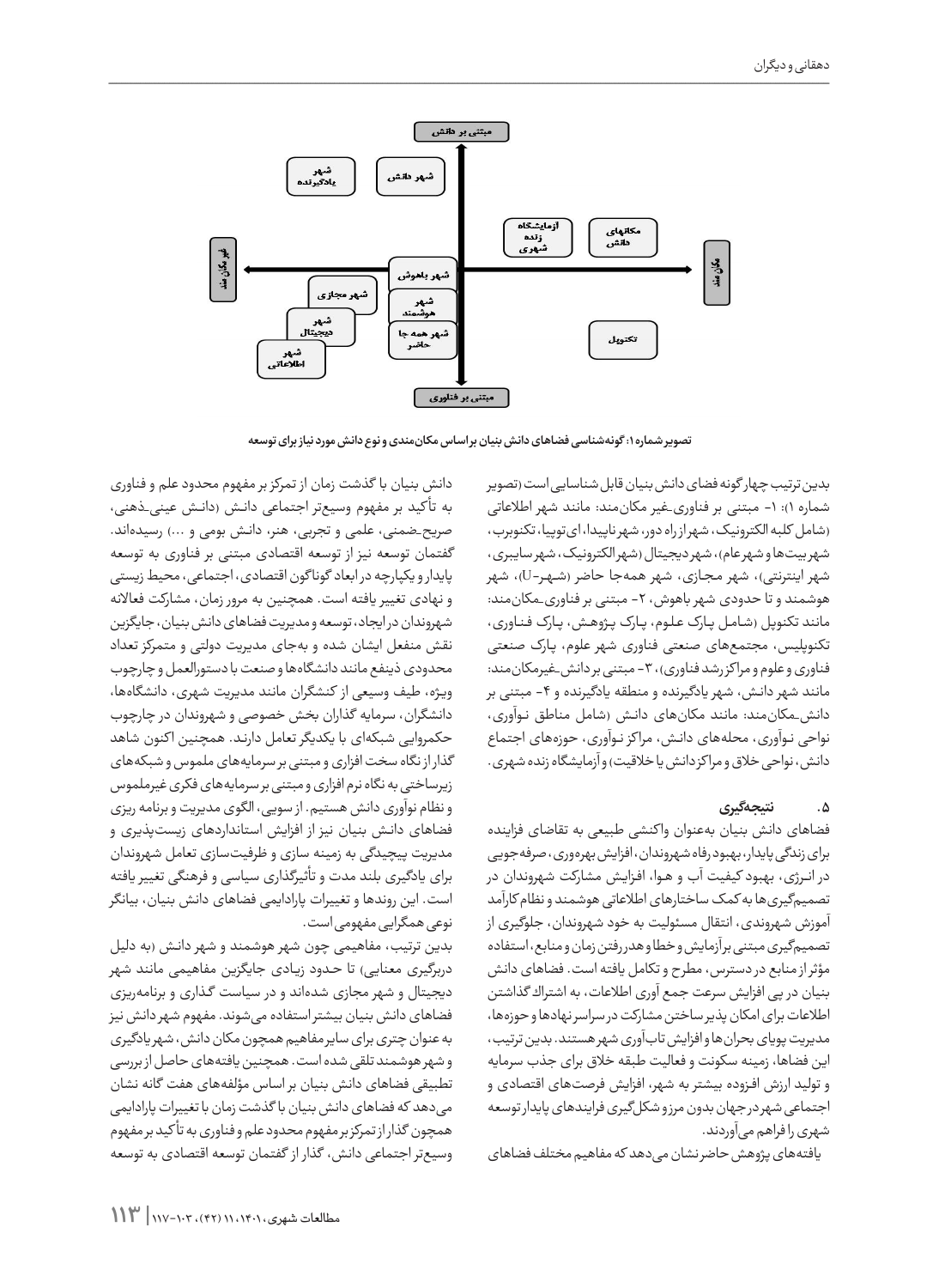#### **:Refrences**

- Almirall, E., & Wareham, J. (2008). Living Labs and open innovation: roles and applicability. The Electronic Journal for Virtual Organizations and Networks, 10(3), 21-46.
- Amidon, D. M. and Davis, B. E. (2006). The State of Knowledge Innovation Zones (KIZ). Integrated Visions Group.
- Anthopoulos, L., & Fitsilis, P.  $(2010)$ . From digital to ubiquitous cities: Defining a common architecture for urban development. In Proceedings of the 6th International Conference on Intelligent Environments (Kuala Lumpur, Malaysia, Jul 19-21).
- Anthopoulos, L., Janssen, M., & Weerakkody, V. (2016). A Unified Smart City Model (USCM) for smart city conceptualization and benchmarking. International Journal of Electronic Government Research, 12(2), 77-93.
- · Bailey, K.D. (1994). Typologies and taxonomies: An introduction to classification techniques, Sage University papers: Quantitative applications in the social sciences, No. 07-102. Thousand Oaks, CA, US: Sage Publications, Inc.
- · Barroso J., Gollop C., Sandelowski M., Meynell J., Pearce P. & Collins L.  $(2003)$ . The challenge of searching for and retrieving qualitative studies, Western Journal of Nursing Research 25 (2), 153-178.
- Caragliu, A., Del Bo, C., & Nijkamp, P. (2011). Smart cities in Europe. Journal of urban technology,  $18(2)$ .  $65 - 82.$
- Carvalho, L. and van Winden, W. (2017). Planned knowledge locations in cities: studying emergence and change, Int. J. Knowledge-Based Development, 8(1),  $47 - 67$ .
- Castells, M., & Hall, P. (1994). Technopoles of the world: The making of 21st century industrial complexes. London: Routledge.
- Chang, D. L., Sabatini-Marques, J., Da Costa, E. M., Selig, P. M., & Yigitcanlar, T. (2018). Knowledge-based, smart and sustainable cities: a provocation for a conceptual framework. Journal of Open Innovation: Technology, Market, and Complexity, 4(1), 5.
- Chesbrough, H., Vanhaverbeke, W., & West, J.  $(Eds.)$ .  $(2006)$ . Open innovation: Researching a new paradigm. Oxford University Press on Demand.
- Chourabi, H., Nam, T., Walker, S., Gil-Garcia, Mellouli, S., Nahon, K., Pardo, T. A., & Scholl, H. J.

پایدار و یکپارچه در ابعاد گونا گون اقتصادی، اجتماعی، محیط زیستی و نهادی، گذار از نقش منفعل شهروندان به مشارکت فعاالنه ایشان در ایجاد، توسعه و مدیریت فضاهای دانش بنیان، گذار از مدیریت دولتی و متمرکز تعداد محدودی ذی نفع با دستورالعمل و چارچوب ویژه به حکمروایی شبکهای مبتنی بر تعامل طیف وسیعی از کنشگران، گذار از نگاه سختافزاری و مبتنی بر سرمایههای ملموس و شبکههای زیرساختی به نگاه نرمافزاری و مبتنی بر سرمایههای فکری غیرملموس و نظام نوآوری دانش، گذار از الگوی مدیریت و برنامهریزی برای افزایش استانداردهای زیستپذیری و مدیریت پیچیدگی به زمینهسازی و ظرفیتسازی تعامل شهروندان برای یادگیری بلندمدت و تأثیرگذاری سیاسی و فرهنگی مواجه بوده است. این روندها و تغییرات پارادایمی بیانگر نوعی همگرایی مفهومی ویژگیها و مؤلفههای فضاهای دانش بنیان است.

عالوه بر این، نتایج گونهشناسی فضاهای دانش بنیان نشان میدهد که گونهشناسی این فضاها بر اساس دو مؤلفه مکانمندی و نوع دانش مورد نیاز برای توسعه، به دلیل نقش شاخص این مؤلفهها برای تمایز انـواع فضاهای دانش بنیان، درک عمیق و گویاتری از این فضاها به دست میدهند. با این وجـود، گونهشناسی دارای محدودیتهای ٍ<br>ا ذاتی است که این پژوهش را نیز متاثر میسازد. گونهشناسی وابسته به ذهنیت پژوهشگر و فاصله بین او و واقعیت است. همچنین پدیدهها از زمینه اجتماعیشان جدائی ناپذیرند و بهدلیل انعطافپذیری، انطباق پذیری و پویایی انسان و فعالیت هایش، نمی توان مرزهای دقیق و تمیز پذیر در مورد پدیدههای انسانی قائل بود. در این پژوهش نیز نمیتوان مرزبندی دقیقی بین فضاهای دانش بنیان مشخص نمود. چنانکه در بسیاری از موارد، تعاریف پژوهشگران مختلف برای مفاهیم فضاهای دانـش بنیان آنچنان متفاوت است که نمیتوان تصویری روشن از آن ارائه نمود. بدین ترتیب، ا گر چه فضاهای دانش بنیان از نظر نوع دانش مورد نیاز برای توسعه، در محدودهای از پیوستار مبتنی بر فناوری تا مبتنی بر دانش و از نظر مکانمندی نیز در محدودهای از پیوستار غیرمکانمند تا مکانمند قرار میگیرند، با این حال، گستره وسیعی از امکانها برای مؤلفههایی مانند مکانمندی وجود دارد. برای مثال، شهر مجازی که بازنماییِ دیجیتالِ یک محدوده کالبدی مشخص اســت و فـضـاهـای دانــش بنیانی مانند شهر دانـــش، شهر یادگیرنده، شهر هوشمند، شهر باهوش، شهر دیجیتال و شهر همهجا حاضر، با وجودی که در ارتباط با مفهوم جغرافیایی شهر و کلیت آن هستند، به این دلیل که محدوده کالبدی مشخص، ملموس و تعریف شدهای را به ذهن متبادر نمیسازند، طبق تعریف، غیرمکانمند تلقی شدهاند.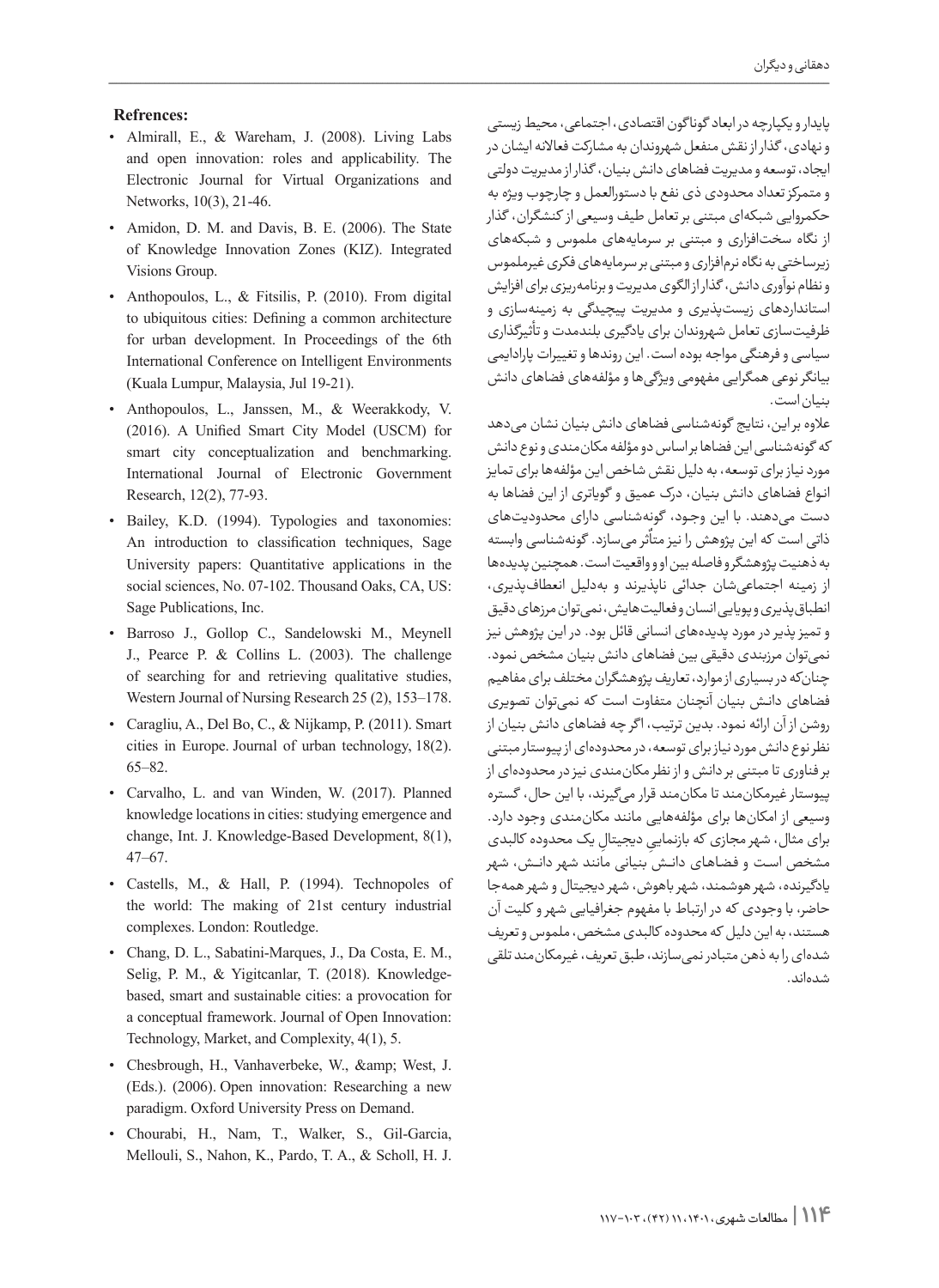(2012). Understanding Smart Cities: An Integrative Framework. 2012 45th Hawaii International

- · Chronéer, D., Ståhlbröst, A., & Habibipour, A.  $(2019)$ . Urban Living Labs: Towards an Integrated Understanding of their Key Components. Technology Innovation Management Review, 9(3), 50-62.
- Cocchia, A. (2014). Smart and Digital City: A Systematic Literature Review, R. P. Dameri and C. Rosenthal-Sabroux (eds.). Smart City, Progress in IS. Conference on System Sciences, Hawaii, USA.
- Cooke, Ph. (2001). From Technopoles to Regional Innovation System: The Evolution of Localised Technology Development Policy, in Journal of Regional Science,  $24(1)$ ,  $21-40$ .
- Cosgrave, E., Arbuthnot, K., & Tryfonas, T.  $(2013)$ . Living labs, innovation districts and information marketplaces: A systems approach for smart cities. Procedia Computer Science, 16, 668-677.
- Cronin, P., Ryan, F., & Coughlan, M. (2008). Undertaking a literature review: a step-bystep approach. British Journal of Nursing,  $17(1)$ ,  $38-43$ .
- Dameri, R. (2013). Searching for Smart City definition: a comprehensive proposal. International Journal of Computers & Technology,  $5(11)$ ,  $2544-2551$ .
- · Dodge, M., Doyle. S., Smith. A. & Fleetwood, S. (1998). Towards the Virtual City: VR  $&$  Internet GIS for Urban Planning, Birkbeck College, UK. 22nd May.
- Duke, C. (2010). Learning cities and regions, in Peterson, P. L., Baker, E., & McGaw, B.  $(2010)$ . International encyclopedia of education. Elsevier Ltd.
- Dvir, R. (2006). Knowledge City, Seen as a Collage of Human Knowledge Moments, inCarrillo, F. J. (ed). Knowledge Cities: Approaches, Experiences, and Perspectives. Amsterdam, Boston, HeIdelberg, London, New York, Oxford, Paris, San Diego, San Francisco, Singapore, Sydney, Tokyo: Elsevier, 245-272.
- Elfert, M. (2015). UNESCO, the Faure report, the Delors report, and the political utopia of lifelong learning. European Journal of Education,  $50(1)$ , 88-100.
- Ergazakis, K., Metaxiotis, k. and Psarras, J. (2006). Knowledge Cities: The Answer. Tothe Needs of Knowledge-Based Development, VINE: The Journal of Informationanl Knowledge Management Systems,  $36, (1)$ .  $67-84$ .
- Faris, R. (2005). Lifelong learning, social capital and place management. Rebalancing the social and economic, Learning, partnership and place. C. Duke, M. Osborne and B. Wilson. Leicester, NIACE: 16-36.
- Finfgeld-Connett, D. (2018). A Guide to Qualitative Meta-synthesis.
- Florida, R. (1995). Toward the learning region. Futures, 27(5), 527-536.
- Granath, m  $(2016)$ . The Smart City how smart can IT' be?: Discourses on digitalisation in policy and planning of urban development, Linköping University Electronic Press, Linköping, Sweden.
- Giffinger, R., Fertner, C., Kramar, H., Kalasek, R., Pichler, N., & Meijers, E. (2007). Smart cities: Ranking of European medium-sized cities. Vienna, Vienna University of Technology.
- Grossman, L. K. (1995). The electronic republic: Reshaping democracy in the information age. Viking Penguin.
- Hollands, R. G. (2008). Will the real smart city please stand up? Intelligent, progressive or entrepreneurial? City,  $12(3)$ ,  $303-320$ .
- Ishida, T. (2017). Digital City, Smart City and Beyond, International World Wide Web Conference, Smart City Workshop (AW4City). Perth, Australia.
- Jain, K., Gurjar, S. P., & Mandla, V. (2013). Virtual 3D International Archives of the Photogrammetry, Remote City modeling: Techniques and Applications. ISPRS-Sensing and Spatial Information Sciences.
- Juujärvi, S., & Pesso, K. (2013). Actor Roles in an Urban Living Lab: What Can We Learn from Suurpelto, Finland? Technology Innovation Management Review, 3(11), 22–27.
- Koch, G. (2017). Knowledge Cities versus Smart Cities - a discussion demonstrated by using the case of Timisoara, Romania.
- Komninos, N. (2009). Intelligent cities: towards interactive and global innovation environments. International Journal of Innovation and Regional Development, 1(4), 337–355.
- Komninos, N. (2018). Smart Cities. In Warf, B. (ed.) The SAGE Encyclopedia of the Internet, 783-789. Sage Publications.
- Komninos, N., & Sefertzi, E. (2009). Intelligent cities: R&D offshoring, Web 2.0 product development and globalization of innovation systems. Paper presented at the Second Knowledge Cities Summit 2009.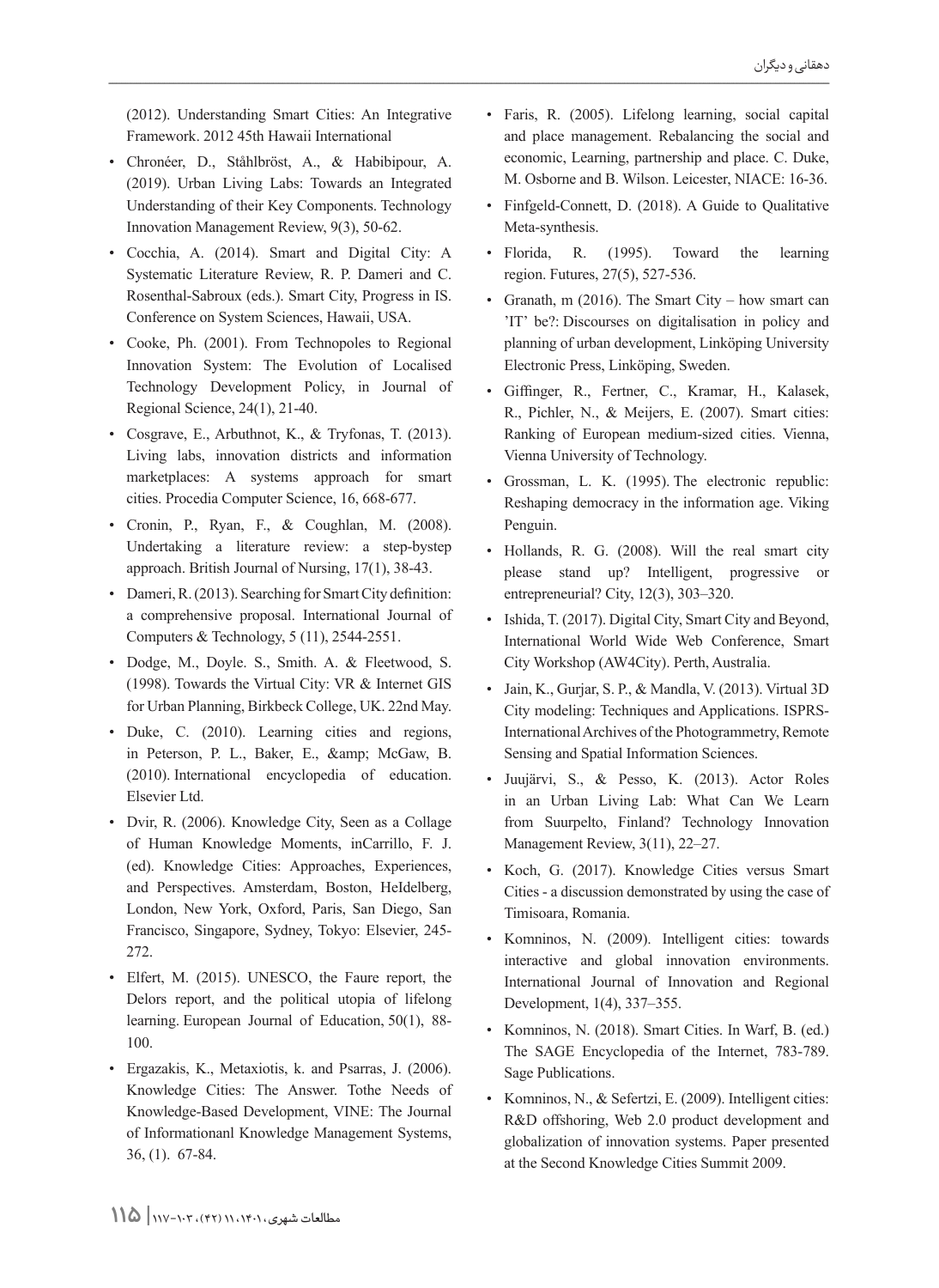- $\bullet$  Lara, A. P., Da Costa, E. M., Furlani, T. Z., & Yigitcanlar, T. (2016). Smartness that matters: towards a comprehensive and human-centred characterisation of smart cities. Journal of Open Innovation: Technology, Market, and Complexity, 2(1), 8.
- Ubiquitous Lee, S. H. (2009). Introduction to ubiquitous city. Ubiquitous city: future of city, city of future. Hanbat National University Press, Daejeon, 10-28.
- Longworth, N. (2006). Learning Cities, LearningRegions, Learning Communities, Lifelong Learning and Local Government, Routledge.
- MacKinnon, D., Cumbers, A., & Chapman, K.  $(2002)$ . Learning, innovation and regional development: a critical appraisal of recent debates. Progress in human geography, 26(3), 293- 311.
- Meijer, A., Rodríguez, B., and Manuel, P. (2016). Governing the smart city: a review of the literature on smart urban governance. International Review of Administrative Sciences, 82(2), 392-408.
- Mertens, D. (2014). Literature Review and Focusing the Research. In D. Mertens, Research and Evaluation in Education and Psychology (4 ed., p. 536), SAGE.
- Mitchell, W. J. (1996). City of bits: space, place, and the infobahn. MIT press.
- · Mobin Dehkordi, A., Keshtkar Haranki, M. (2015). Social Innovation: An Exploration of Conceptualization Based on the Content Analysis of Definitions. Innovation . Management Journal,  $4(2)$ , 115-134. [in Persian]
- Morgan, K. (2007). The learning region: institutions, innovation and regional renewal Regional studies, 41(1). 147- 159.
- Nam, T.,  $\&$  Pardo, T. A. (2011). Conceptualizing smart city with dimensions of technology, people, and institutions. In Proceedings of the 12th annual international digital government research conference on digital government innovation in challenging times - dg. o'11 (pp. 282–291). New York, NY: ACM.
- Naphade, M., Banavar, G., Harrison, C., Paraszczak, J. and Morris, R. (2011). Smarter Cities and their Innovation Challenges. IEEE Computer, 44(6), 32-39.
- Neirotti, P., De Marco, A., Cagliano, A.C., Mangano, G., Scorrano, F., (2014). Current trends in smart city initiatives: some stylized facts. Cities, 38, 25–36.
- · Nikita, Anna, Piqué, Joseph, Senz, Lewis (2019). Areas of Global Innovation; Concept and application, translated by Hashem Aghazadeh, Tehran, University

of Tehran Press, first edition. [in persian]

- Rogers, Y. (2006). Moving on from Weiser's vision of calm computing: Engaging ubicomp experiences. In Proceedings of the 8th international conference on Ubiquitous Computing (Ubicomp) (pp.  $404-421$ ), Heidelberg: Springer.
- Sandelowski, M., & Barroso, J. (2007). Handbook for synthesizing qualitative research. Springer Publishing .Company
- Schaffers, H., Ratti, C., & Komninos, N. (2012). new approaches to innovation: Guest editor's Special issue on smart applications for smart citiesintroduction. Journal of theoretical and applied electronic commerce research, 7(3). ii-v.
- Shin, D. H. (2009). Ubiquitous city: Urban technologies, urban infrastructure and urban informatics Journal of Information Science,  $35(5)$ , 515-526.
- · Shiode, N. (2001). 3D urban models: recent developments in the digital modelling of urban environments in three-dimensions, GeoJournal, 52  $(3), 263-269.$
- Söderström O., Paasche T. & Klauser F. (2014). Smart cities as corporate storytelling. City,  $18(3)$ .  $307-320$ .
- Sorrentino, M., & Simonetta, M. (2013). Incentivising inter-municipal collaboration: the Lombard experience. Journal of Management and Governance, 17(4). 887 - 906.
- Stahlbrost, A. & Kareborn, B. (2008). An Approach to User Involvement In European Living Labs - A new approach for human centric regional innovation, Eds. J. Schumacher and V.P Niitamo. Berlin: Wissenschaftlicher Verlag Berlin, 63-76.
- Stratigea, A. (2012). The Concept of Smart Cities Towards Community Development?, Networks and Communication Studies, NETCOM, 26, 375-388.
- Su, K., Li, J., & Fu, H.  $(2011)$ . Smart city and the applications, In 2011 international conference on electronics, communications and control (ICECC) (pp.  $1028 - 1031$ ).
- UN HABITAT (2015). HABITAT III Issue Papers 21 -Smart Cities. Tech. rep., United Nations.
- Xiao Y, Watson M, (2019). Guidance on Conducting a Systematic Literature Review. Journal of Planning Education and Research,  $39(1)$ :  $93-112$ .
- Yigitcanlar, T. (2011). Position paper: Redefining knowledge-based urban development. International